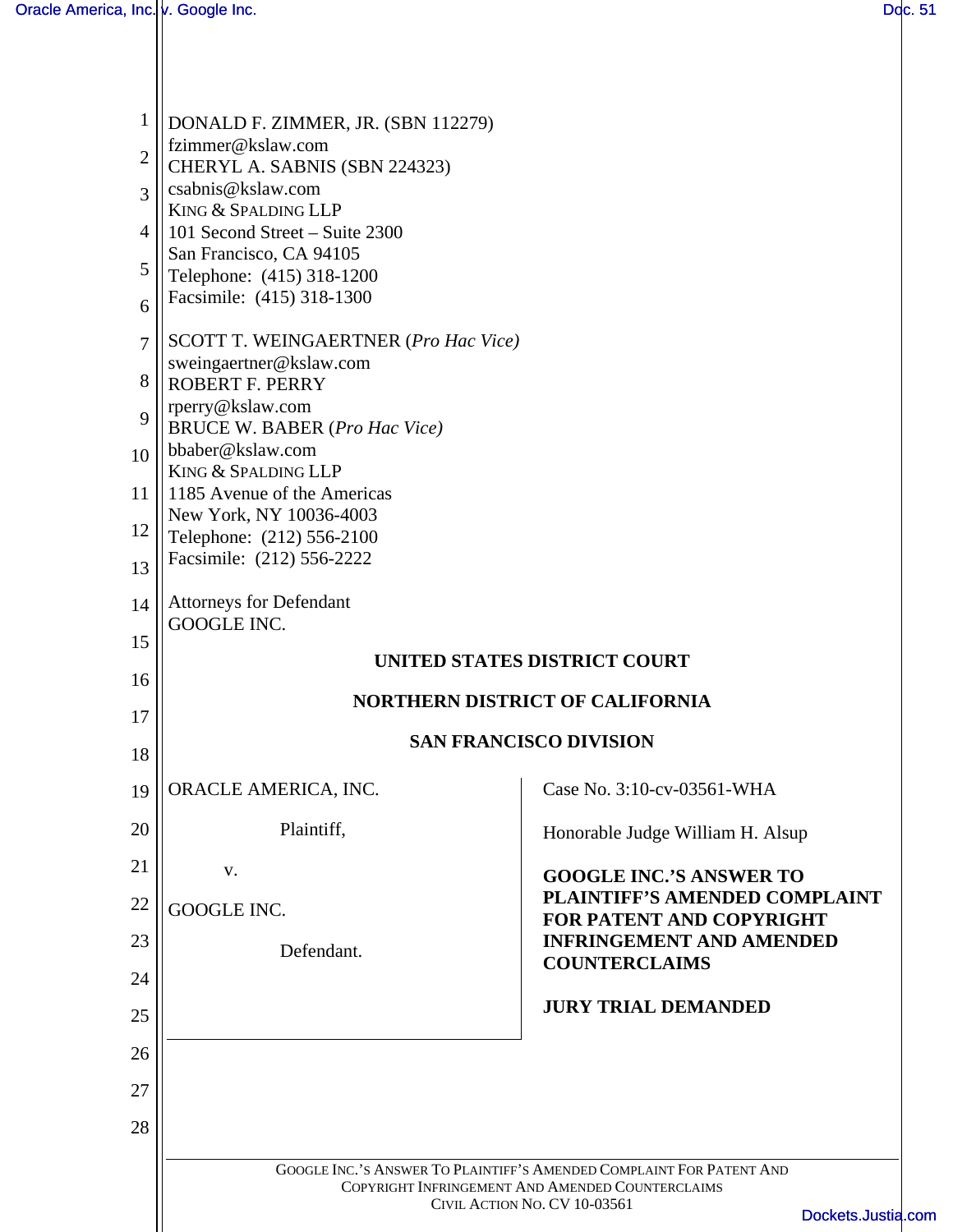1 1 2 3 4 5 6 7 8 9 10 11 12 13 14 15 16 17 18 19 20 21 22 23 24 25 26 27 28 **GOOGLE INC.'S ANSWER TO PLAINTIFF'S AMENDED COMPLAINT FOR PATENT AND COPYRIGHT INFRINGEMENT AND AMENDED COUNTERCLAIMS** Defendant Google Inc. ("Google") answers the "Amended Complaint For Patent And Copyright Infringement" (the "Amended Complaint") filed on October 27, 2010 by plaintiff Oracle America, Inc. ("Oracle") as follows: **The Parties** 1. Google is without knowledge or information sufficient to form a belief as to the truth of the allegations of paragraph 1, and therefore denies them. 2. Google admits that it is a corporation organized under the laws of the State of Delaware with a principal place of business at 1600 Amphitheatre Parkway, Mountain View, California 94043. Google admits that it does business in the Northern District of California. Google denies any remaining allegations of paragraph 2. **Jurisdiction and Venue** 3. Google admits that this action purports to invoke the patent and copyright laws of the United States, Titles 35 and 17, United States Code. Google admits that 28 U.S.C. §§ 1331 and 1338(a) confer jurisdiction as to claims arising under the patent laws and claims arising under the laws of the United States upon this Court. Google denies any remaining allegations of paragraph 3. 4. Google admits that venue is proper in the Northern District of California. Google denies any remaining allegations of paragraph 4. 5. Google admits that this Court has personal jurisdiction over it. Google admits that it has conducted and does conduct business within the State of California and within the Northern District of California. Google denies any remaining allegations of paragraph 5. 6. Google admits that it, directly or through intermediaries, makes, distributes, offers for sale or license, sells or licenses, and/or advertises its products and services in the United States, in the State of California, and the Northern District of California. Google denies any remaining allegations of paragraph 6.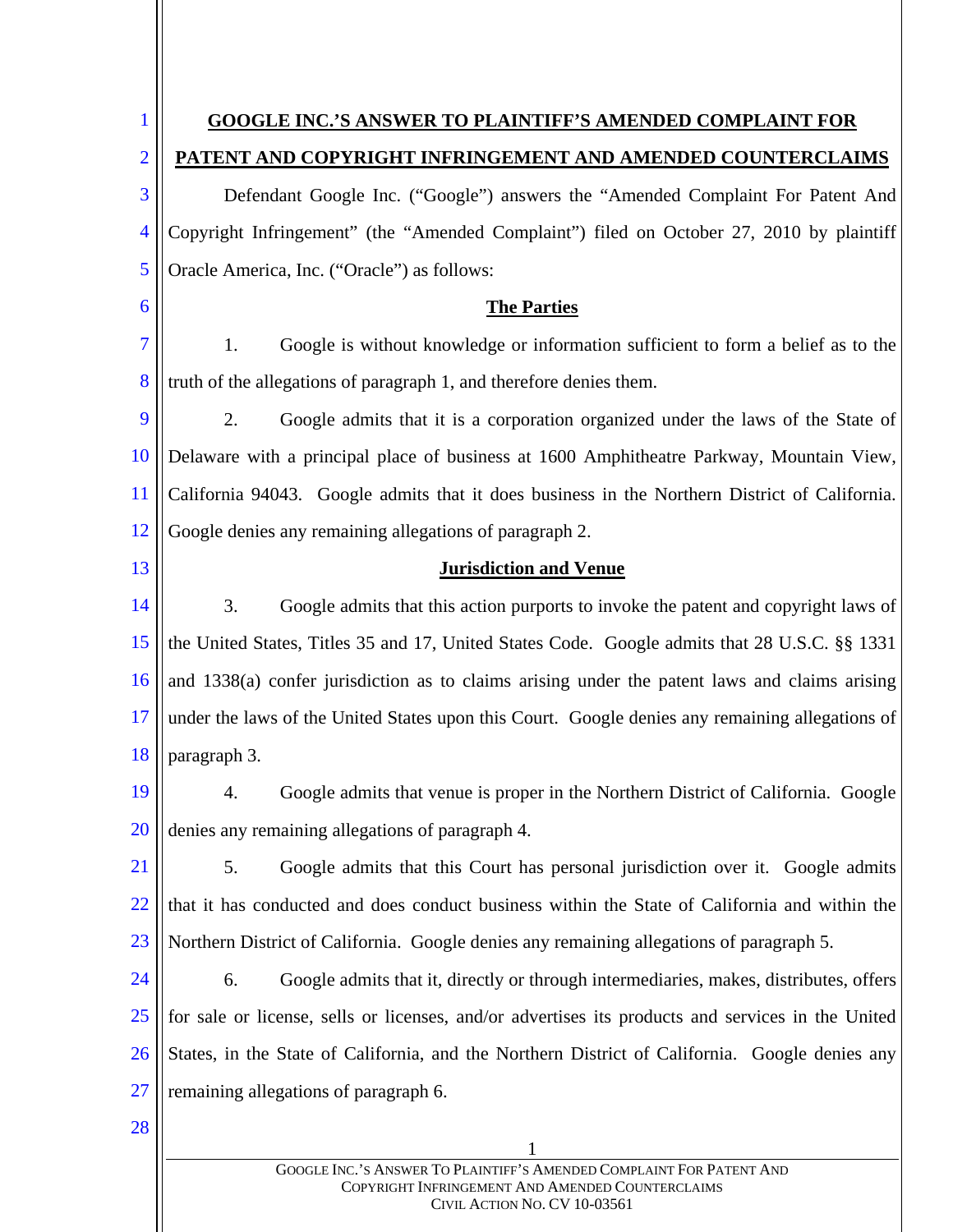| 1              | <b>Intradistrict Assignment</b>                                                                  |  |
|----------------|--------------------------------------------------------------------------------------------------|--|
| $\overline{2}$ | 7.<br>Google admits the allegations of paragraph 7.                                              |  |
| 3              | <b>Background</b>                                                                                |  |
| $\overline{4}$ | 8.<br>Google is without knowledge or information sufficient to form a belief as to the           |  |
| 5              | truth of the allegations of paragraph 8, and therefore denies them.                              |  |
| 6              | 9.<br>Google is without knowledge or information sufficient to form a belief as to the           |  |
| 7              | truth of the allegations of paragraph 9, and therefore denies them.                              |  |
| 8              | 10.<br>Google admits that what appear to be copies of U.S. patents numbers 6,125,447,            |  |
| 9              | 6,192,476, 5,966,702, 7,426,720, RE38,104, 6,910,205 and 6,061,520 are attached to Oracle's      |  |
| 10             | Amended Complaint as exhibits A through G. Google is without knowledge or information            |  |
| 11             | sufficient to form a belief as to the truth of the remaining allegations of paragraph 10, and    |  |
| 12             | therefore denies them.                                                                           |  |
| 13             | 11.<br>Google admits that what appear to be copies of certificates of registration               |  |
| 14             | numbers TX 6-196-514, TX 6-066-538 and TX 6-143-306 issued by the U.S. Copyright Office          |  |
| 15             | (the "Asserted Copyrights") are attached to Oracle's Amended Complaint as exhibit H. Google      |  |
| 16             | is without knowledge or information sufficient to form a belief as to the truth of the remaining |  |
| 17             | allegations of paragraph 11, and therefore denies them.                                          |  |
| 18             | 12.<br>Google admits that the Android Platform is an open-source software stack for              |  |
| 19             | mobile devices that includes an operating system, middleware and applications, and that a        |  |
| 20             | feature of Android is the Dalvik virtual machine ("VM"), which executes files in the Dalvik      |  |
| 21             | Executable (.dex) format, and can run classes compiled by a Java language compiler that have     |  |
| 22             | been converted into the .dex format by the "dx" tool included with Android. Google admits that   |  |
| 23             | the Open Handset Alliance, a group of 78 technology and mobile companies that includes           |  |
| 24             | Google, makes the information and source code for Android, including the Dalvik VM and the       |  |
| 25             | Android software development kit ("SDK"), openly and freely available for download at            |  |
| 26             | http://source.android.com and http://developer.android.com.<br>Google denies any remaining       |  |
| 27             | allegations of paragraph 12.                                                                     |  |
| 28             |                                                                                                  |  |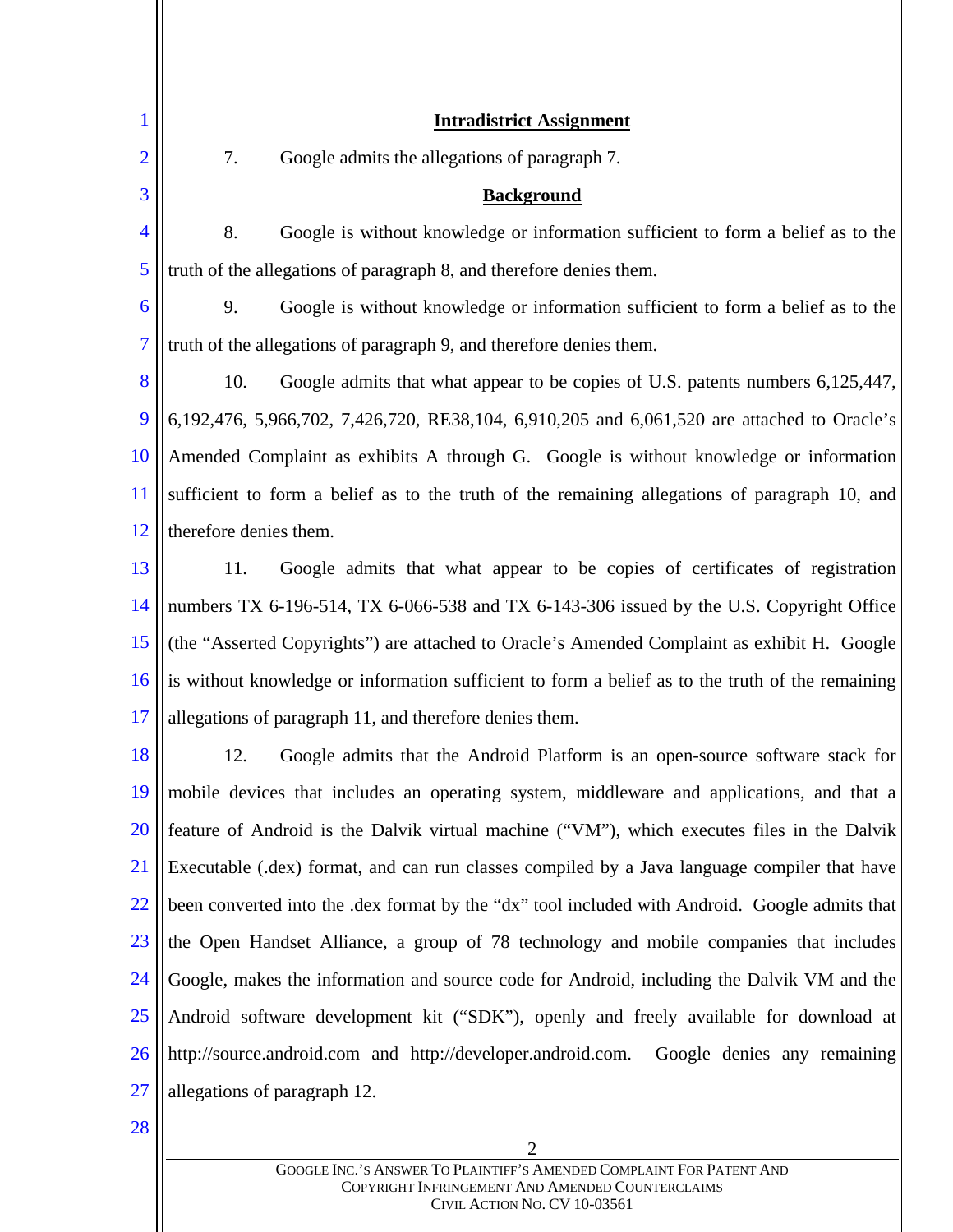3 GOOGLE INC.'S ANSWER TO PLAINTIFF'S AMENDED COMPLAINT FOR PATENT AND COPYRIGHT INFRINGEMENT AND AMENDED COUNTERCLAIMS CIVIL ACTION NO. CV 10-03561 1 2 3 4 5 6 7 8 9 10 11 12 13 14 15 16 17 18 19 20 21 22 23 24 25 26 27 28 13. Google denies the allegations of paragraph 13, and specifically denies that Google has infringed or is liable for infringement of any valid and enforceable claim of the patents identified in paragraph 13. 14. Google denies the allegations of paragraph 14. 15. Google denies the allegations of paragraph 15, and specifically denies that Google has infringed or is liable for infringement of any valid and enforceable claim of any patents asserted in this action by Oracle. **Count I (Alleged Infringement of the '447 Patent)** 16. Google incorporates by reference its responses to the allegations of paragraphs 1 though 15 above as its response to paragraph 16 of Oracle's Amended Complaint. 17. Google admits that U.S. Patent No. 6,125,447 ("the '447 patent"), on its face, is entitled "Protection Domains To Provide Security In A Computer System" and bears an issuance date of September 26, 2000. Google further admits that what appears to be a copy of the '447 patent was attached to Oracle's Amended Complaint as Exhibit A. Google is without knowledge or information sufficient to form a belief as to the truth of any remaining allegations of paragraph 17, and therefore denies them. 18. Google denies the allegations of paragraph 18, and specifically denies that Google has infringed or is liable for infringement of any valid and enforceable claim of the '447 patent. **Count II (Alleged Infringement of the '476 Patent)** 19. Google incorporates by reference its responses to the allegations of paragraphs 1 though 15 above as its response to paragraph 19 of Oracle's Amended Complaint. 20. Google admits that U.S. Patent No. 6,192,476 ("the '476 patent"), on its face, is entitled "Controlling Access To A Resource." Google denies that the '476 patent bears an issuance date of February 20, 2000, and states that the '476 patent bears an issuance date of February 20, 2001. Google further admits that what appears to be a copy of the '476 patent was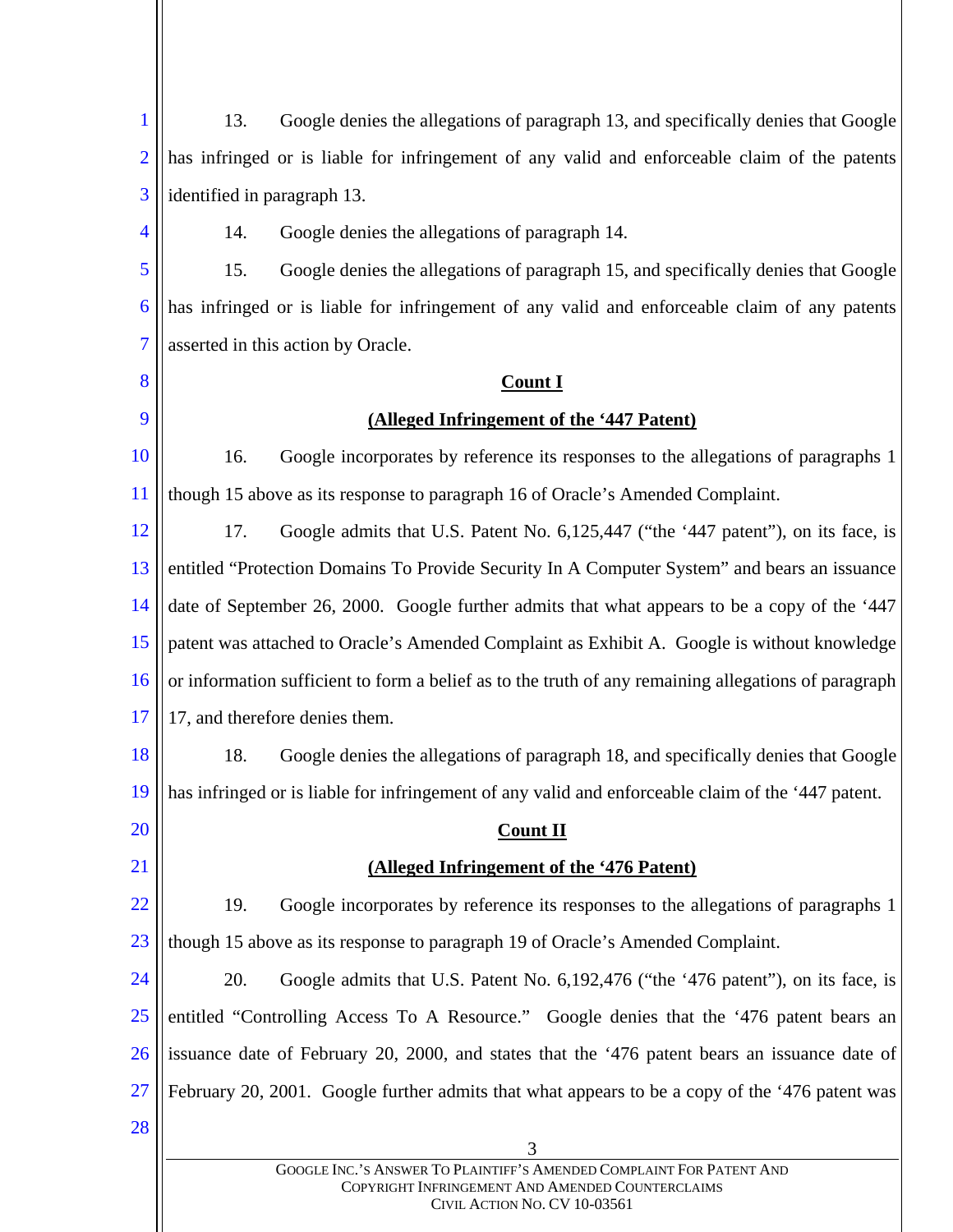| 1              | attached to Oracle's Amended Complaint as Exhibit B. Google is without knowledge or                |  |
|----------------|----------------------------------------------------------------------------------------------------|--|
| $\overline{2}$ | information sufficient to form a belief as to the truth of any remaining allegations of paragraph  |  |
| 3              | 20, and therefore denies them.                                                                     |  |
| 4              | Google denies the allegations of paragraph 21, and specifically denies that Google<br>21.          |  |
| 5              | has infringed or is liable for infringement of any valid and enforceable claim of the '476 patent. |  |
| 6              | <b>Count III</b>                                                                                   |  |
| 7              | (Alleged Infringement of the '702 Patent)                                                          |  |
| 8              | 22.<br>Google incorporates by reference its responses to the allegations of paragraphs 1           |  |
| 9              | though 15 above as its response to paragraph 22 of Oracle's Amended Complaint.                     |  |
| <b>10</b>      | 23.<br>Google admits that U.S. Patent No. 5,966,702 ("the '702 patent"), on its face, is           |  |
| <sup>11</sup>  | entitled "Method And Apparatus For Preprocessing And Packaging Class Files" and bears an           |  |
| 12             | issuance date of October 12, 1999. Google further admits that what appears to be a copy of the     |  |
| 13             | '702 patent was attached to Oracle's Amended Complaint as Exhibit C. Google is without             |  |
| 14             | knowledge or information sufficient to form a belief as to the truth of any remaining allegations  |  |
| 15             | of paragraph 23, and therefore denies them.                                                        |  |
| 16             | Google denies the allegations of paragraph 24, and specifically denies that Google<br>24.          |  |
| 17             | has infringed or is liable for infringement of any valid and enforceable claim of the '702 patent. |  |
| 18             | <b>Count IV</b>                                                                                    |  |
| 19             | (Alleged Infringement of the '720 Patent)                                                          |  |
| 20             | Google incorporates by reference its responses to the allegations of paragraphs 1<br>25.           |  |
| 21             | though 15 above as its response to paragraph 25 of Oracle's Amended Complaint.                     |  |
| <u>22</u>      | 26.<br>Google admits that U.S. Patent No. 7,426,720 ("the '720 patent"), on its face, is           |  |
| 23             | entitled "System And Method For Dynamic Preloading Of Classes Through Memory Space                 |  |
| 24             | Cloning Of A Master Runtime Process" and bears an issuance date of September 16, 2008.             |  |
| <b>25</b>      | Google further admits that what appears to be a copy of the '720 patent was attached to Oracle's   |  |
| 26             | Amended Complaint as Exhibit D. Google is without knowledge or information sufficient to           |  |
| 27             | form a belief as to the truth of any remaining allegations of paragraph 26, and therefore denies   |  |
| 28             | 4                                                                                                  |  |
|                | GOOGLE INC.'S ANSWER TO PLAINTIFF'S AMENDED COMPLAINT FOR PATENT AND                               |  |
|                | COPYRIGHT INFRINGEMENT AND AMENDED COUNTERCLAIMS                                                   |  |

CIVIL ACTION NO. CV 10-03561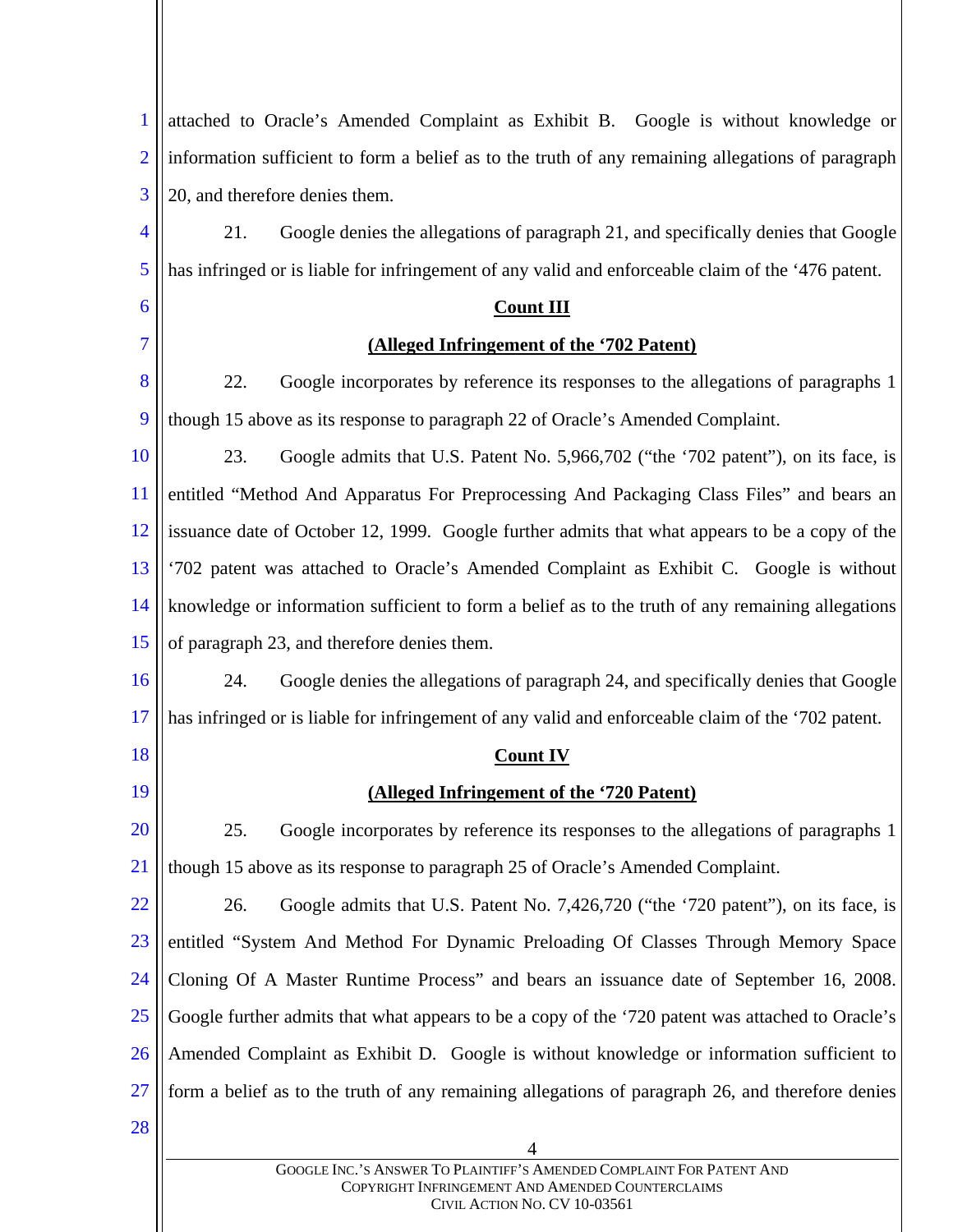1 them.

5 GOOGLE INC.'S ANSWER TO PLAINTIFF'S AMENDED COMPLAINT FOR PATENT AND COPYRIGHT INFRINGEMENT AND AMENDED COUNTERCLAIMS 2 3 4 5 6 7 8 9 10 11 12 13 14 15 16 17 18 19 20 21 22 23 24 25 26 27 28 27. Google denies the allegations of paragraph 27, and specifically denies that Google has infringed or is liable for infringement of any valid and enforceable claim of the '720 patent. **Count V (Alleged Infringement of the '104 Reissue Patent)** 28. Google incorporates by reference its responses to the allegations of paragraphs 1 though 15 above as its response to paragraph 28 of Oracle's Amended Complaint. 29. Google denies that U.S. Patent No. RE38,104 ("the '104 reissue patent") is entitled "Method And Apparatus For Resolving Data References In Generate Code." Google admits that the '104 reissue patent, on its face, is entitled "Method And Apparatus For Resolving Data References In Generated Code" and bears an issuance date of April 29, 2003. Google further admits that what appears to be a copy of the '104 reissue patent was attached to Oracle's Amended Complaint as Exhibit E. Google is without knowledge or information sufficient to form a belief as to the truth of any remaining allegations of paragraph 29, and therefore denies them. 30. Google denies the allegations of paragraph 30, and specifically denies that Google has infringed or is liable for infringement of any valid and enforceable claim of the '104 reissue patent. **Count VI (Alleged Infringement of the '205 Patent)** 31. Google incorporates by reference its responses to the allegations of paragraphs 1 though 15 above as its response to paragraph 31 of Oracle's Amended Complaint. 32. Google admits that U.S. Patent No. 6,910,205 ("the '205 patent"), on its face, is entitled "Interpreting Functions Utilizing A Hybrid Of Virtual And Native Machine Instructions" and bears an issuance date of June 21, 2005. Google further admits that what appears to be a copy of the '205 patent was attached to Oracle's Amended Complaint as Exhibit F. Google is without knowledge or information sufficient to form a belief as to the truth of any remaining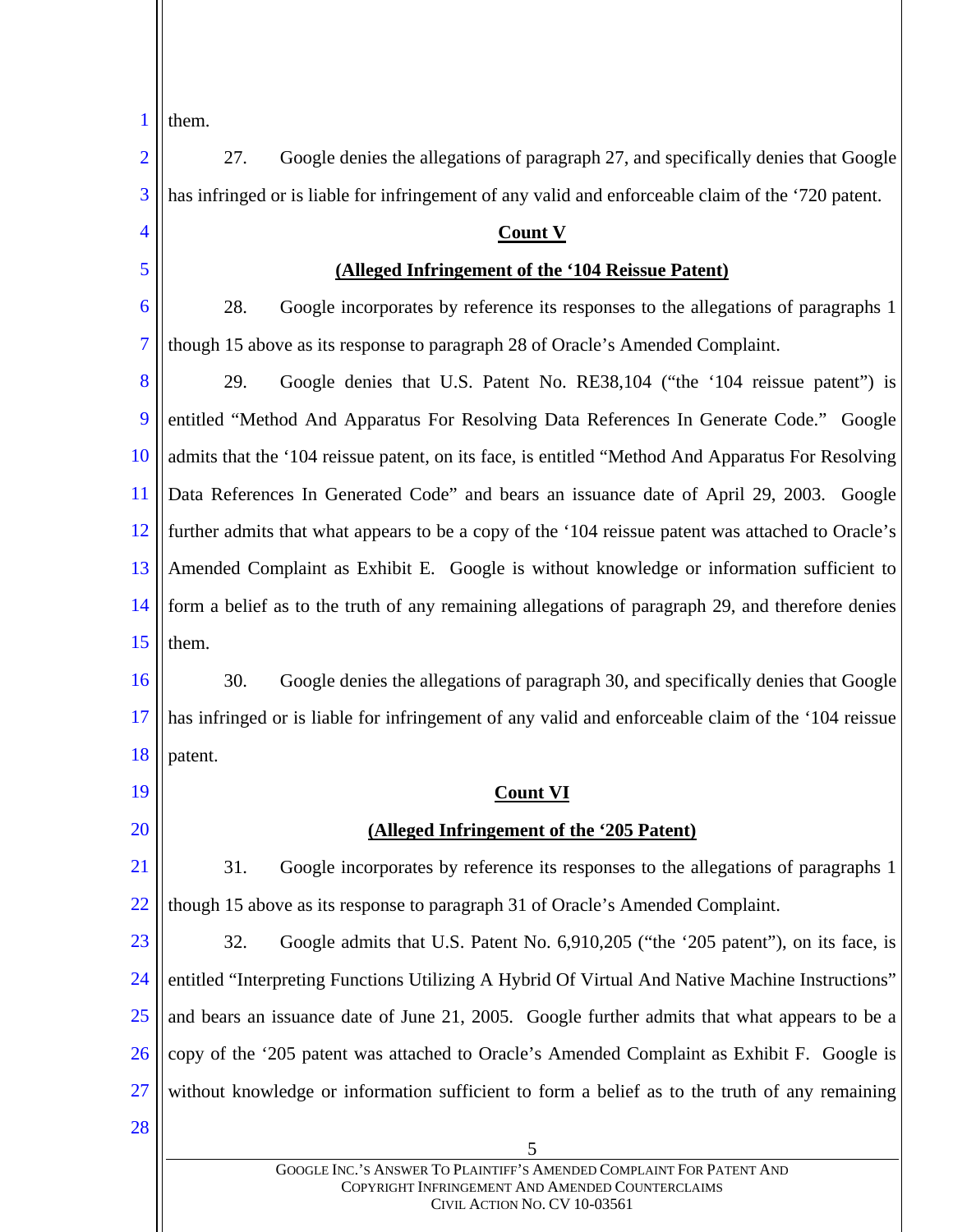1 allegations of paragraph 32, and therefore denies them.

| $\overline{2}$ | 33.                         | Google denies the allegations of paragraph 33, and specifically denies that Google                 |  |  |
|----------------|-----------------------------|----------------------------------------------------------------------------------------------------|--|--|
| 3              |                             | has infringed or is liable for infringement of any valid and enforceable claim of the '205 patent. |  |  |
| 4              | <b>Count VII</b>            |                                                                                                    |  |  |
| 5              |                             | (Alleged Infringement of the '520 Patent)                                                          |  |  |
| 6              | 34.                         | Google incorporates by reference its responses to the allegations of paragraphs 1                  |  |  |
| 7              |                             | though 15 above as its response to paragraph 34 of Oracle's Amended Complaint.                     |  |  |
| 8              | 35.                         | Google admits that U.S. Patent No. 6,061,520 ("the '520 patent"), on its face, is                  |  |  |
| 9              |                             | entitled "Method And System For Performing Static Initialization" and bears an issuance date of    |  |  |
| 10             |                             | May 9, 2000. Google further admits that what appears to be a copy of the '520 patent was           |  |  |
| 11             |                             | attached to Oracle's Amended Complaint as Exhibit G. Google is without knowledge or                |  |  |
| 12             |                             | information sufficient to form a belief as to the truth of any remaining allegations of paragraph  |  |  |
| 13             |                             | 35, and therefore denies them.                                                                     |  |  |
| 14             | 36.                         | Google denies the allegations of paragraph 36, and specifically denies that Google                 |  |  |
| 15             |                             | has infringed or is liable for infringement of any valid and enforceable claim of the '520 patent. |  |  |
| 16             |                             | <b>Count VIII</b>                                                                                  |  |  |
| 17             |                             | (Alleged Copyright Infringement)                                                                   |  |  |
|                |                             |                                                                                                    |  |  |
| 18             | 37.                         | Google incorporates by reference its responses to the allegations of paragraphs 1                  |  |  |
| 19             |                             | though 15 above as its response to paragraph 37 of Oracle's Amended Complaint.                     |  |  |
| 20             | 38.                         | Google is without knowledge or information sufficient to form a belief as to the                   |  |  |
| 21             |                             | truth of the allegations of paragraph 38, and therefore denies them.                               |  |  |
| 22             | 39.                         | Google denies the allegations of paragraph 39, and specifically denies that Google                 |  |  |
| 23<br>24       |                             | has infringed or is liable for any infringement of any valid and enforceable copyrights or         |  |  |
| 25             | copyright rights of Oracle. |                                                                                                    |  |  |
| 26             | 40.                         | Google denies the allegations of paragraph 40, and specifically denies that Google                 |  |  |
| 27             |                             | has infringed or is liable for any infringement of any valid and enforceable copyrights or         |  |  |
| 28             |                             | 6                                                                                                  |  |  |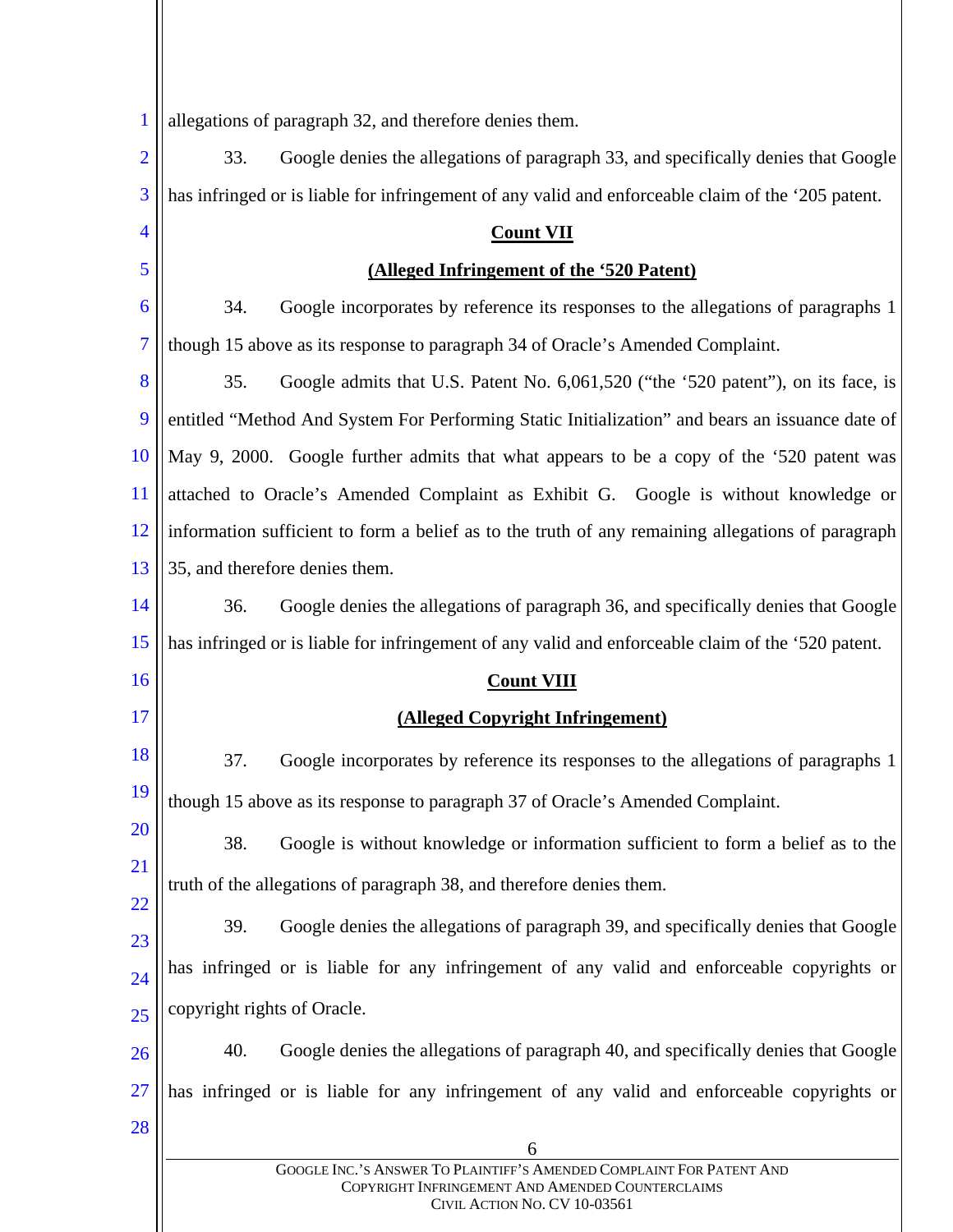1 2 3 4 5 6 copyright rights of Oracle. Google further denies that the document attached to Oracle's Amended Complaint as Exhibit J contains a true and correct copy of a class file from either Android or "Oracle America's Java." Google states further that Oracle has redacted or deleted from the materials shown in Exhibit J both expressive material and copyright headers that appear in the actual materials, which are significant elements and features of the files in question.

7 8  $\overline{Q}$ 10 11 41. Google admits that Google has made the Android Platform available to companies interested in the mobile device market, including the members of the Open Handset Alliance. Google denies the remaining allegations of paragraph 41, and specifically denies that Google has infringed or is liable for any infringement of any valid and enforceable copyrights or copyright rights of Oracle.

12

22

23

24

25

26

13 14 42. Google denies the allegations of paragraph 42, and specifically denies that Google has infringed or is liable for any infringement of any valid and enforceable copyrights or copyright rights of Oracle.

15 16 17 18 43. Google denies the allegations of paragraph 43, and specifically denies that Google has infringed or is liable for any infringement of any valid and enforceable copyrights or copyright rights of Oracle.

19 20 21 44. Google denies the allegations of paragraph 44, and specifically denies that Google has infringed or is liable for any infringement of any valid and enforceable copyrights or copyright rights of Oracle.

45. Google denies the allegations of paragraph 45.

46. Google denies the allegations of paragraph 46.

47. Google denies the allegations of paragraph 47.

# **Prayer For Relief**

7 27 28 These paragraphs set forth the statement of relief requested by Oracle to which no response is required. Google denies that Oracle is entitled to any of the requested relief and

> GOOGLE INC.'S ANSWER TO PLAINTIFF'S AMENDED COMPLAINT FOR PATENT AND COPYRIGHT INFRINGEMENT AND AMENDED COUNTERCLAIMS CIVIL ACTION NO. CV 10-03561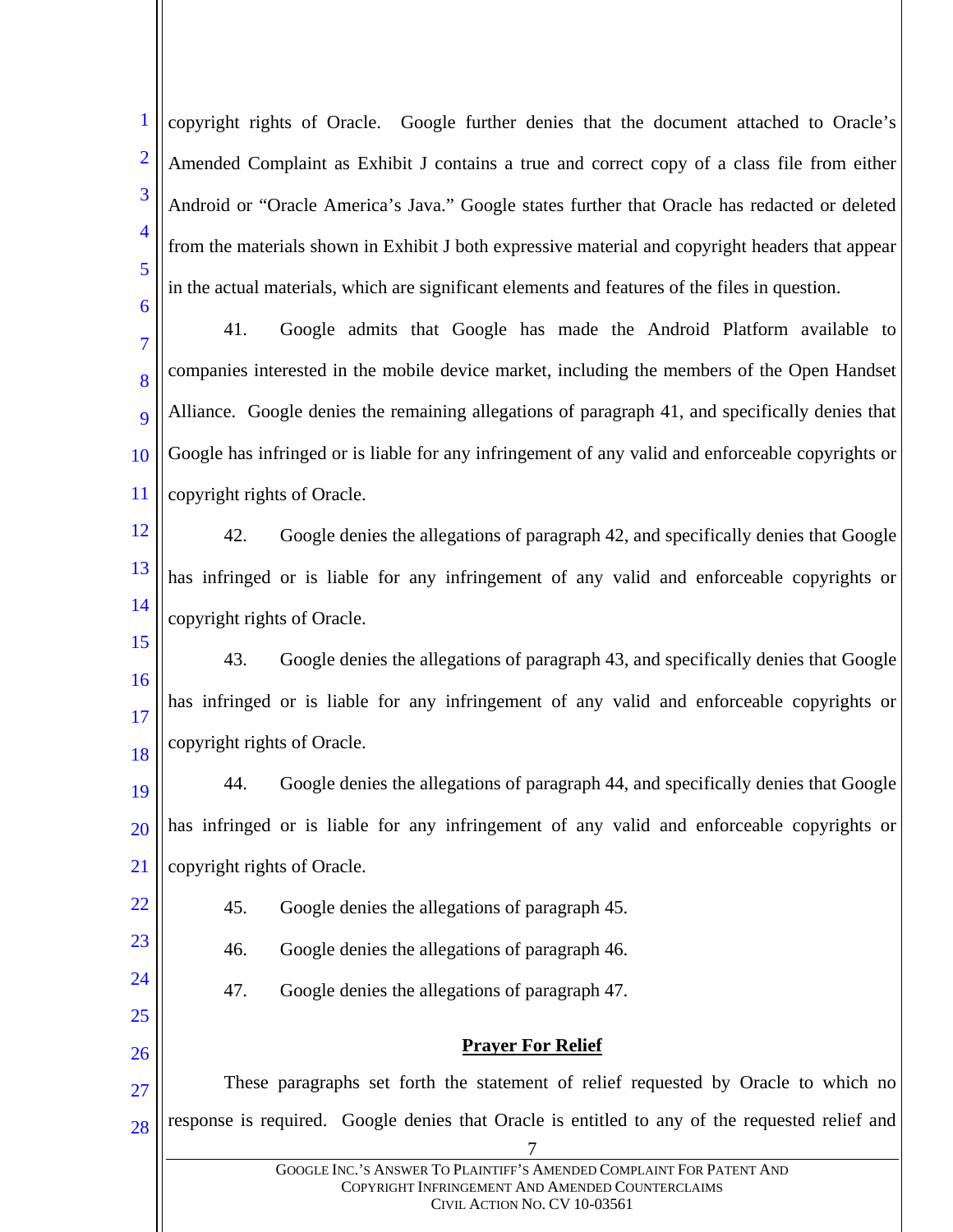1 denies any allegations contained in the Prayer For Relief to which a response is required.

## **Jury Demand**

3 4 5 Oracle's demand that all issues be determined by a jury trial does not state any allegation, and Google is not required to respond. To the extent that any allegations are included in the demand, Google denies these allegations.

6

2

7 8 9 10 11 12 13 Google denies each and every allegation of Oracle's Amended Complaint not specifically admitted or otherwise responded to above. Google specifically denies that Google has infringed or is liable for infringement of any valid and enforceable patents of Oracle. Google further denies that Google has infringed or is liable for infringement of any valid and enforceable copyrights or copyright rights of Oracle. Google further specifically denies that Oracle is entitled to any relief whatsoever of any kind against Google as a result of any act of Google or any person or entity acting on behalf of Google.

- 14
- 15

## **Defenses**

## **First Defense – No Patent Infringement**

16 17 18 19 20 21 1. Google does not infringe, has not infringed (directly, contributorily, or by inducement) and is not liable for infringement of any valid and enforceable claim of U.S. Reissue Patent No. RE38,104 ("the '104 reissue patent"), and U.S. Patent Nos. 5,966,702 ("the '702 patent"), 6,061,520 ("the '520 patent"), 6,125,447 ("the '447 patent"), 6,192,476 ("the '476 patent"), 6,910,205 ("the '205 patent"), and 7,426,720 ("the '720 patent") (collectively "the Patents-in-Suit").

22 23 2. No claim of the Patents-in-Suit can be properly construed to cover any of Google's products.

24

## **Second Defense – Patent Invalidity**

25 26 3. Each of the Patents-in-Suit is invalid under 35 U.S.C. § 101 because one or more claims are directed to abstract ideas or other non-statutory subject matter.

27

28

GOOGLE INC.'S ANSWER TO PLAINTIFF'S AMENDED COMPLAINT FOR PATENT AND COPYRIGHT INFRINGEMENT AND AMENDED COUNTERCLAIMS CIVIL ACTION NO. CV 10-03561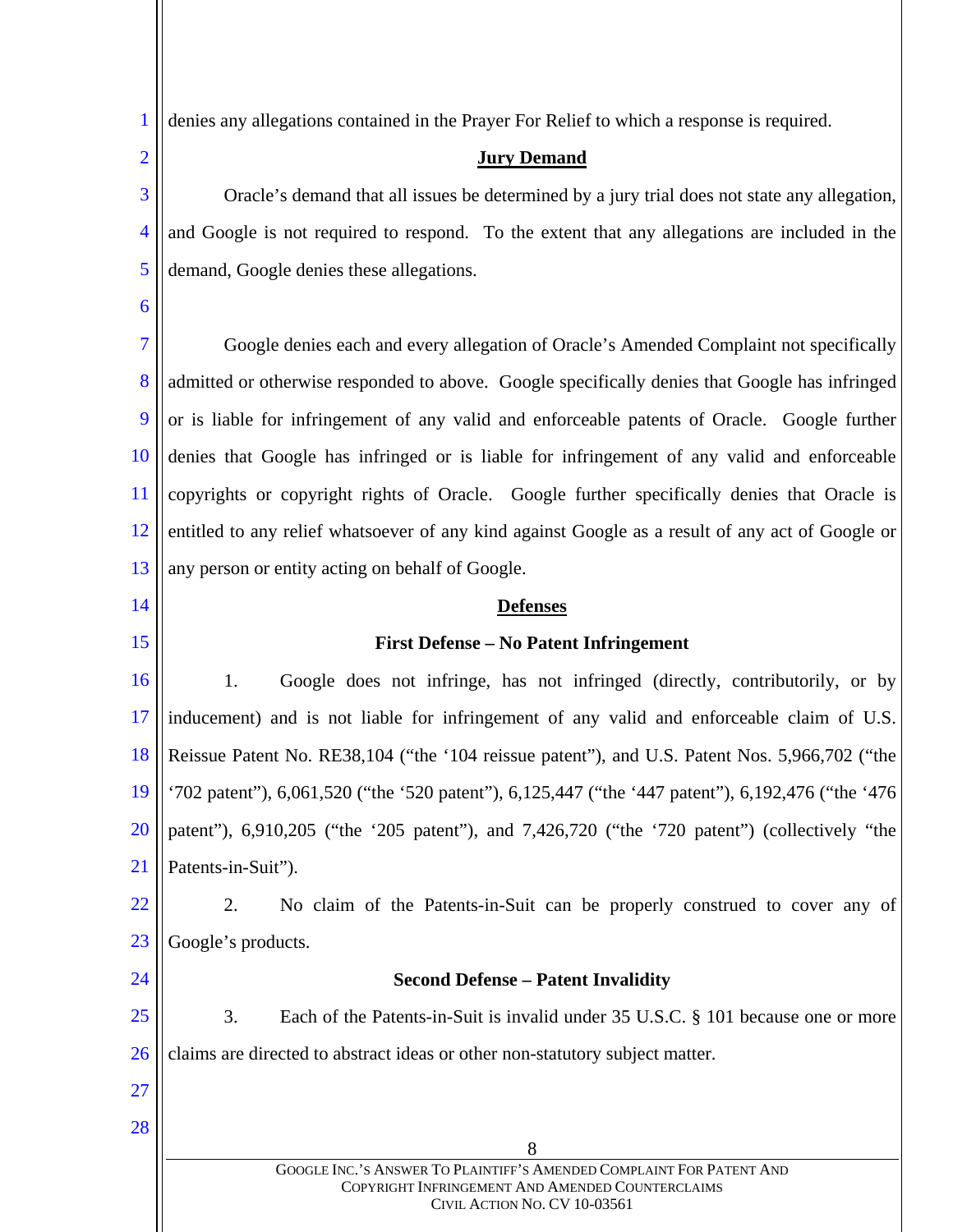1 2 3 4 4. Each of the Patents-in-Suit is invalid because it fails to meet the "conditions for patentability" of 35 USC §§ 101, 102, 103, and/or 112 because the alleged invention thereof lacks utility; is taught by, suggested by, and/or, obvious in view of, the prior art; and/or is not adequately supported by the written description of the patented invention.

- 5 6 7 5. The '104 reissue patent is invalid under 35 U.S.C. §§ 251 and 252 on the grounds that the reissue patent enlarged the scope of one or more claims of the original patent more than two years from the grant of the original patent.
- 8

## **Third Defense – Patent Unenforceability (Waiver, Estoppel, Laches)**

- 9 10 11 6. Each of the Patents-in-Suit is unenforceable because, as is explained more fully in Google's counterclaims below, Oracle's delay in bringing suit was unreasonable and inexcusable, and Google has suffered material prejudice due to the delay.
- 12 13 14 15 16 7. Each of the Patents-in-Suit is unenforceable because, as is explained more fully in Google's counterclaims below, upon information and belief, the statements and actions of Oracle and its predecessor Sun Microsystems, Inc. ("Sun") were such that it was reasonable to infer that Oracle did not intend to enforce its patents, Google relied on the misleading conduct, and Google will be materially prejudiced if Oracle is allowed to proceed with its claim.
- 17 18 19 8. Each of the Patents-in-Suit is unenforceable because, as is explained more fully in Google's counterclaims below, upon information and belief, Oracle knowingly waived any right it may have to enforce the Patents-in-Suit.
- 20 21 22 23 9. The '104 reissue patent is unenforceable because the applicant exercised unreasonable delay and neglect in bringing forward claims that were broader than those in the original application by waiting over four years to file a broadening reissue and prosecuting the reissue application for almost nine years after the original patent issued.
- 24

## **Fourth Defense – Substantial Non-Infringing Uses (Patent)**

25 26 27 10. Any and all products or actions accused of infringement have substantial uses that do not infringe and do not induce or contribute to the alleged infringement of the asserted claims of the Patents-in-Suit.

28

GOOGLE INC.'S ANSWER TO PLAINTIFF'S AMENDED COMPLAINT FOR PATENT AND COPYRIGHT INFRINGEMENT AND AMENDED COUNTERCLAIMS CIVIL ACTION NO. CV 10-03561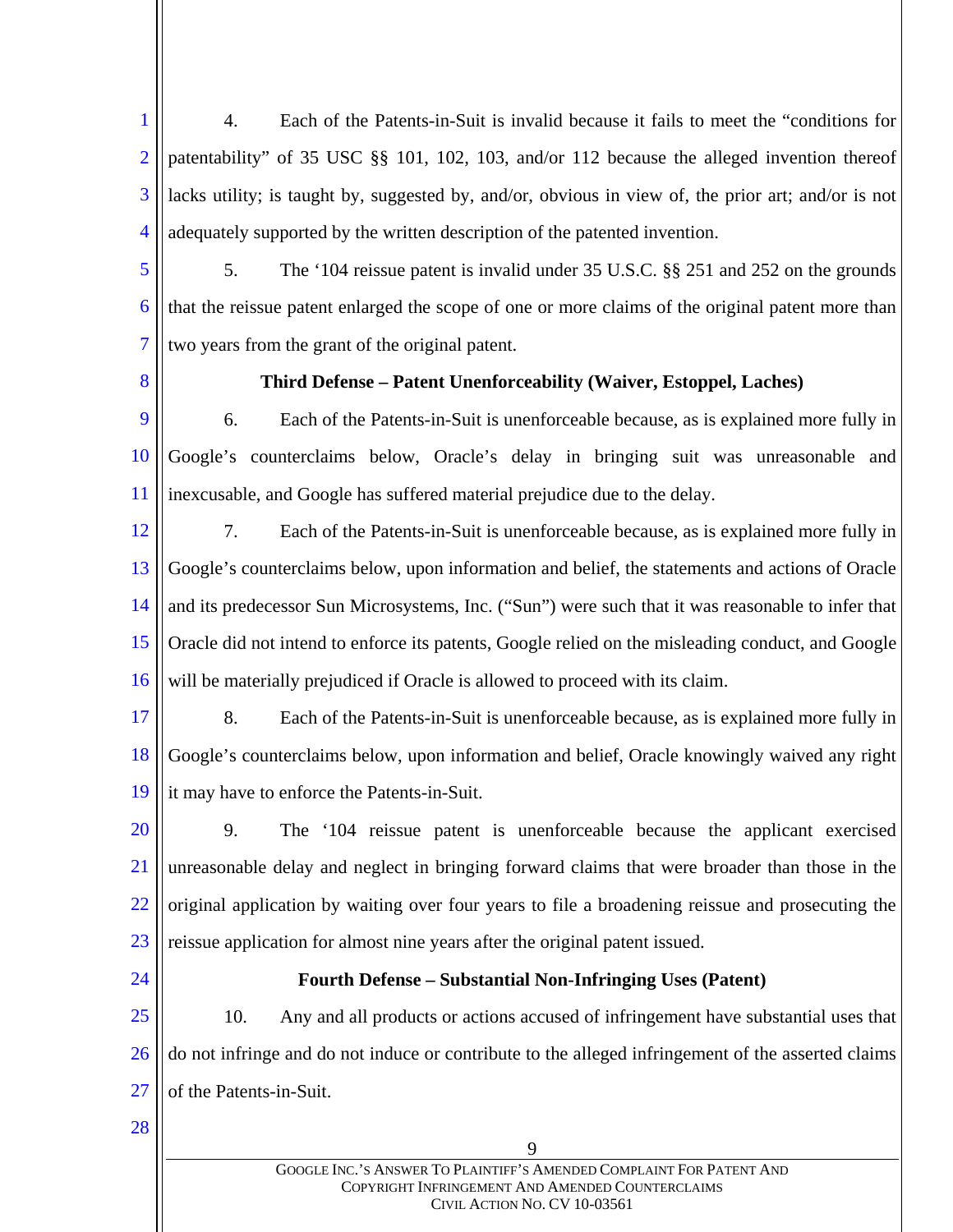| 1              | <b>Fifth Defense - Limitation On Patent Damages</b>                                                                                                      |  |  |
|----------------|----------------------------------------------------------------------------------------------------------------------------------------------------------|--|--|
| $\overline{2}$ | 11.<br>Oracle's claim for damages, if any, against Google for alleged infringement of the                                                                |  |  |
| 3              | Patents-in-Suit are limited by 35 U.S.C. §§ 286, 287 and 288.                                                                                            |  |  |
| 4              | <b>Sixth Defense - Misuse</b>                                                                                                                            |  |  |
| 5              | 12.<br>Oracle's claims against Google for alleged infringement of the Patents-in-Suit are                                                                |  |  |
| 6              | barred by the doctrine of misuse because, as is explained more fully in Google's counterclaims                                                           |  |  |
| $\overline{7}$ | below, upon information and belief, Oracle and its predecessor Sun have attempted to                                                                     |  |  |
| 8              | impermissibly expand the scope of the Patents-in-Suit by requiring licenses to license items not                                                         |  |  |
| 9              | covered by Oracle's alleged intellectual property in order to receive a license to Oracle's alleged                                                      |  |  |
| 10             | intellectual property.                                                                                                                                   |  |  |
| 11             | <b>Seventh Defense - Exceptional Case</b>                                                                                                                |  |  |
| 12             | 13.<br>This is an exceptional case under 35 U.S.C. § 285, and accordingly, Google is                                                                     |  |  |
| 13             | entitled to its attorneys' fees incurred in defending against Counts I through VII of Oracle's                                                           |  |  |
| 14             | Amended Complaint.                                                                                                                                       |  |  |
| 15             | <b>Eighth Defense – Use By The United States</b>                                                                                                         |  |  |
| 16             | 14.<br>Oracle's claims for relief against Google are barred by 35 U.S.C. § 1498 in that,                                                                 |  |  |
| 17             | upon information and belief, the accused subject matter is used or manufactured by or for the                                                            |  |  |
| 18             | United States, including but not limited to the Department of Defense.                                                                                   |  |  |
| 19             | Ninth Defense – No Copyright Infringement                                                                                                                |  |  |
| <b>20</b>      | Google has not infringed, does not infringe (either directly or indirectly), and is<br>15.                                                               |  |  |
| 21             | not liable for infringement of any valid copyright or copyright rights of Oracle, including,                                                             |  |  |
| 22             | without limitation, any copyright rights in the works that are the subject of the Asserted                                                               |  |  |
| 23             | Copyrights.                                                                                                                                              |  |  |
| 24             | <b>Tenth Defense – Elements Not Protected by Copyright</b>                                                                                               |  |  |
| <u>25</u>      | 16.<br>Oracle's copyright claims are barred to the extent that Oracle claims rights to                                                                   |  |  |
| 26             | elements of Oracle software or other works that are functional, are not original, or are otherwise                                                       |  |  |
| 27             | not protectable by copyright and/or are not protected by the Asserted Copyrights.                                                                        |  |  |
| 28             | 10                                                                                                                                                       |  |  |
|                | GOOGLE INC.'S ANSWER TO PLAINTIFF'S AMENDED COMPLAINT FOR PATENT AND<br>COPYRIGHT INFRINGEMENT AND AMENDED COUNTERCLAIMS<br>CIVIL ACTION NO. CV 10-03561 |  |  |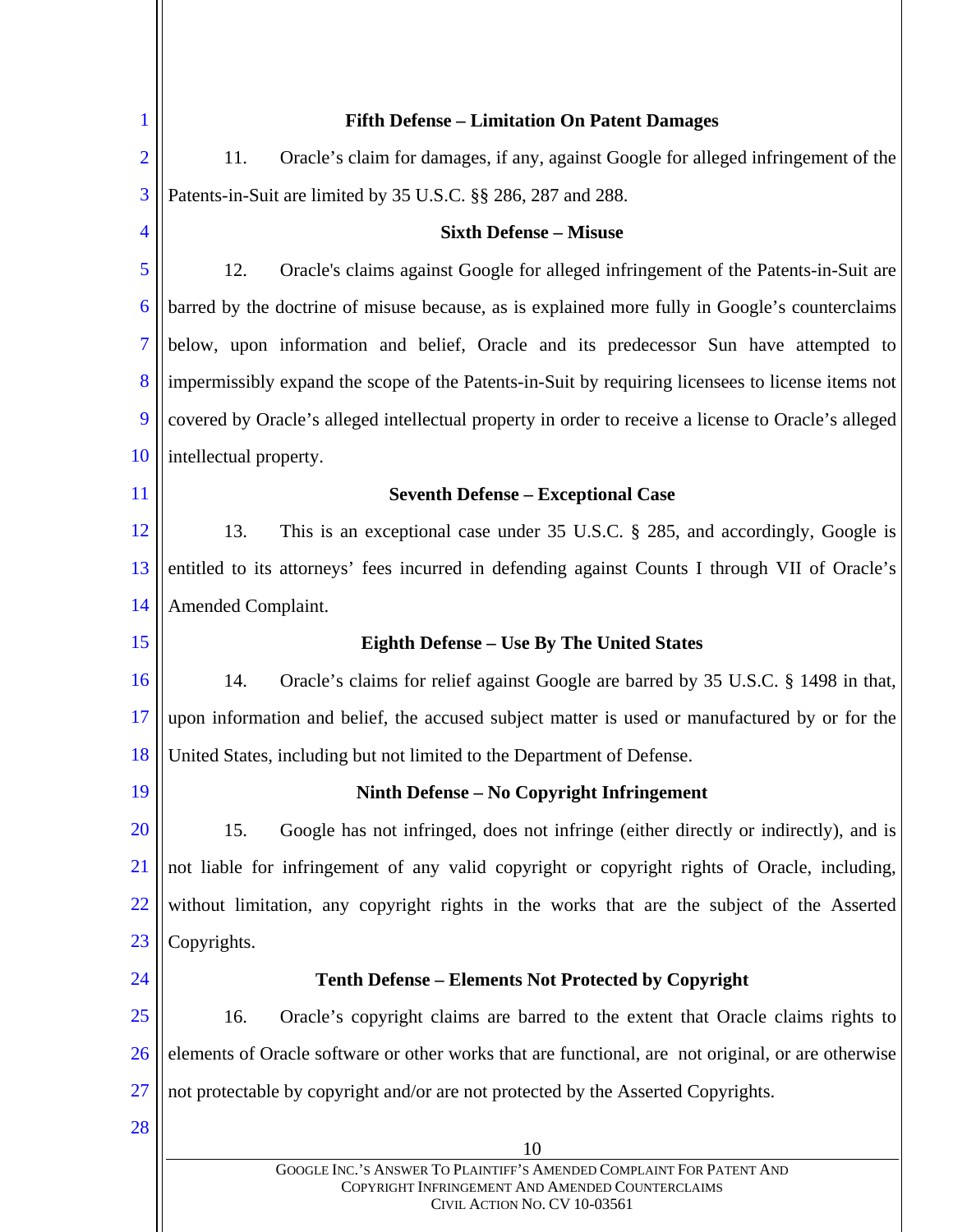| 1              | Eleventh Defense - Copyright Unenforceability (Waiver, Estoppel, Laches)                          |  |  |
|----------------|---------------------------------------------------------------------------------------------------|--|--|
| $\overline{2}$ | 17.<br>Oracle's Asserted Copyrights are unenforceable because, as is explained more               |  |  |
| 3              | fully in Google's counterclaims below, Oracle's delay in bringing the suit was unreasonable and   |  |  |
| 4              | inexcusable, and Google suffered material prejudice due to the delay.                             |  |  |
| 5              | 18.<br>Oracle's Asserted Copyrights are unenforceable because, as is explained more               |  |  |
| 6              | fully in Google's counterclaims below, upon information and belief, Oracle's and Sun's            |  |  |
| 7              | statements and actions were such that it was reasonable to infer that Oracle did not intend to    |  |  |
| 8              | enforce its copyrights, Google relied on the misleading conduct, and Google will be materially    |  |  |
| 9              | prejudiced if Oracle is allowed to proceed with its claim.                                        |  |  |
| 10             | 19.<br>Oracle's Asserted Copyrights are unenforceable because, as is explained more               |  |  |
| 11             | fully in Google's counterclaims below, upon information and belief, Oracle knowingly waived       |  |  |
| 12             | any right it may have to enforce its Asserted Copyrights.                                         |  |  |
| 13             | <b>Twelfth Defense - Fair Use</b>                                                                 |  |  |
| 14             | 20.<br>Oracle's claims for copyright infringement are barred by the doctrine of fair use          |  |  |
| 15             | pursuant to 17 U.S.C. § 107 in view of the nature of the works asserted by Oracle and covered by  |  |  |
| 16             | the Asserted Copyrights, the amount (if any) and substantiality of the portions of such works     |  |  |
| 17             | used by Google in relation to the works as a whole, the purpose and character of any use thereof  |  |  |
| 18             | made by Google, and the effect, if any, of such use on the potential market for the works.        |  |  |
| 19             | <b>Thirteenth Defense – De Minimis Copying</b>                                                    |  |  |
| 20             | Oracle's claims for copyright infringement are barred by the doctrine of de<br>21.                |  |  |
| 21             | minimis copying, as any protectable portions of the works that are the subject of the Asserted    |  |  |
| 22             | Copyrights used by Google have been de minimis.                                                   |  |  |
| 23             | Fourteenth Defense – No Intent to Induce Copyright Infringement                                   |  |  |
| 24             | 22.<br>Google has not engaged in purposeful, culpable expression or conduct designed or           |  |  |
| 25             | intended to result in others infringing Oracle's Asserted Copyrights and thus is not liable under |  |  |
| 26             | Oracle's inducement claims.                                                                       |  |  |
| 27             |                                                                                                   |  |  |
| 28             | 11                                                                                                |  |  |
|                | GOOGLE INC.'S ANSWER TO PLAINTIFF'S AMENDED COMPLAINT FOR PATENT AND                              |  |  |
|                | COPYRIGHT INFRINGEMENT AND AMENDED COUNTERCLAIMS                                                  |  |  |

CIVIL ACTION NO. CV 10-03561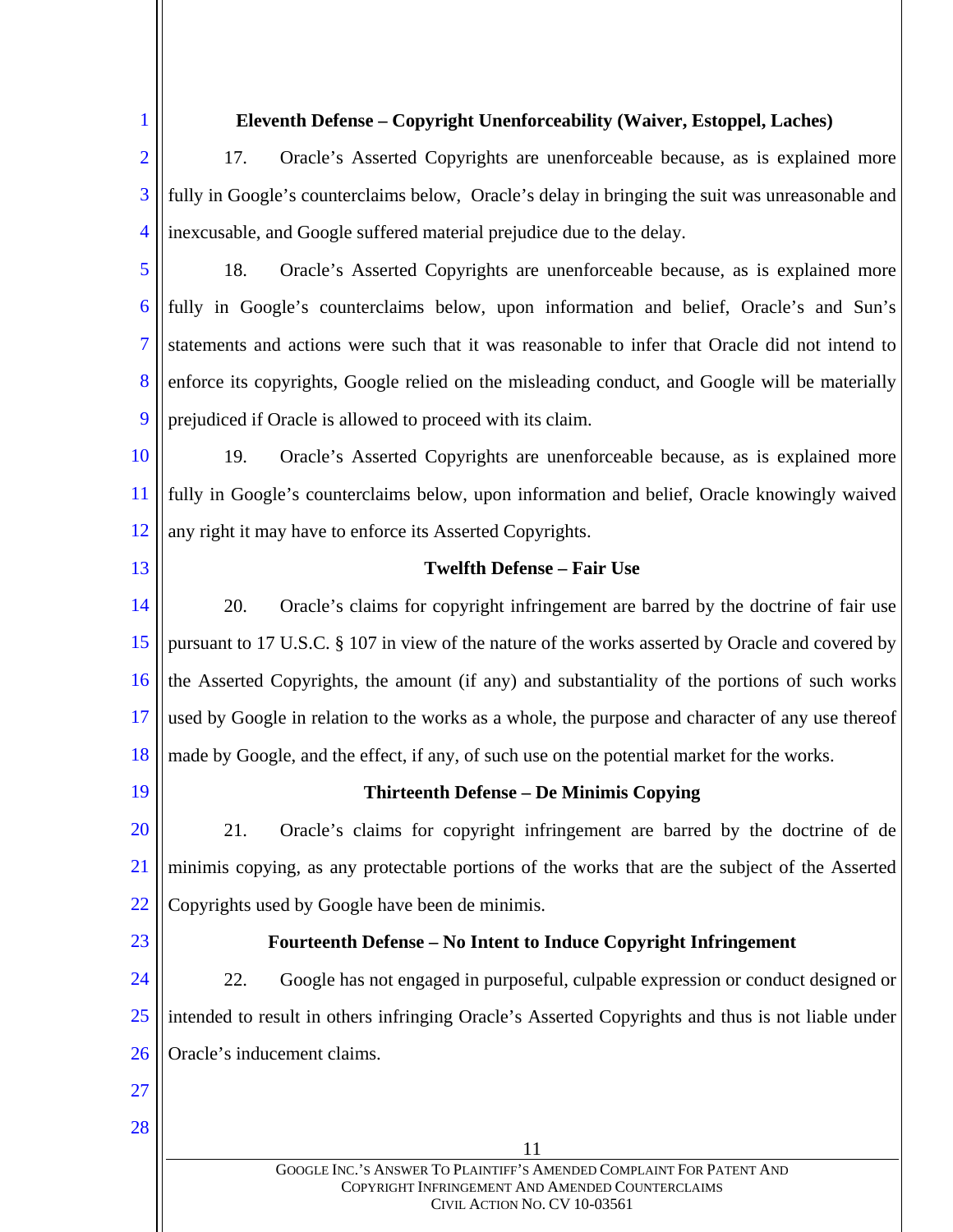| 1              | <b>Fifteenth Defense - Independent Creation</b>                                                                                                          |  |  |
|----------------|----------------------------------------------------------------------------------------------------------------------------------------------------------|--|--|
| $\overline{2}$ | 23.<br>The Android Platform, including the Android operating system, the Android                                                                         |  |  |
| 3              | Software Development Kit and the Dalvik Virtual Machine, was created independently and                                                                   |  |  |
| 4              | without reference to any works protected by the Asserted Copyrights.                                                                                     |  |  |
| 5              | <b>Sixteenth Defense - Third Party Liability</b>                                                                                                         |  |  |
| 6              | Any use in the Android Platform of any protected elements of the works that are<br>24.                                                                   |  |  |
| 7              | the subject of the Asserted Copyrights was made by third parties without the knowledge of                                                                |  |  |
| 8              | Google, and Google is not liable for such use.                                                                                                           |  |  |
| 9              | <b>Seventeenth Defense - License</b>                                                                                                                     |  |  |
| 10             | 25.<br>Upon information and belief, users of the Android Platform, including, without                                                                    |  |  |
| <sup>11</sup>  | limitation, manufacturers and software developers, are licensed to use the Patents-in-Suit and the                                                       |  |  |
| <sup>12</sup>  | copyrights in the works that are the subject of the Asserted Copyrights.                                                                                 |  |  |
| 13             | <b>Eighteenth Defense - Implied License</b>                                                                                                              |  |  |
| 14             | Upon information and belief, as is explained more fully in Google's<br>26.                                                                               |  |  |
| 15             | counterclaims below, Oracle's and Sun's statements and actions were such that it was reasonable                                                          |  |  |
| 16             | to infer that users of the Android Platform, including, without limitation, manufacturers and                                                            |  |  |
| 17             | software developers, had permission to use the Patents-in-Suit and the Asserted Copyrights.                                                              |  |  |
| 18             | <b>Nineteenth Defense - Unclean Hands</b>                                                                                                                |  |  |
| 19             | Oracle's claims against Google are barred because, upon information and belief,<br>27.                                                                   |  |  |
| 20             | Oracle has come to the Court with unclean hands due to its practice of requiring licensees of its                                                        |  |  |
| 21             | purportedly open software to pay for licenses to items not covered by Oracle's alleged                                                                   |  |  |
| 22             | intellectual property in order to receive a license under Oracle's alleged intellectual property.                                                        |  |  |
| 23             | Twentieth Defense - No Injunctive Relief                                                                                                                 |  |  |
| 24             | 28.<br>Oracle has not suffered any irreparable injury, Oracle has an adequate remedy at                                                                  |  |  |
| 25             | law, and injunctive relief would be contrary to the public interest, and Oracle is not entitled to                                                       |  |  |
| 26             | injunctive relief.                                                                                                                                       |  |  |
| 27             |                                                                                                                                                          |  |  |
| 28             | 12                                                                                                                                                       |  |  |
|                | GOOGLE INC.'S ANSWER TO PLAINTIFF'S AMENDED COMPLAINT FOR PATENT AND<br>COPYRIGHT INFRINGEMENT AND AMENDED COUNTERCLAIMS<br>CIVIL ACTION NO. CV 10-03561 |  |  |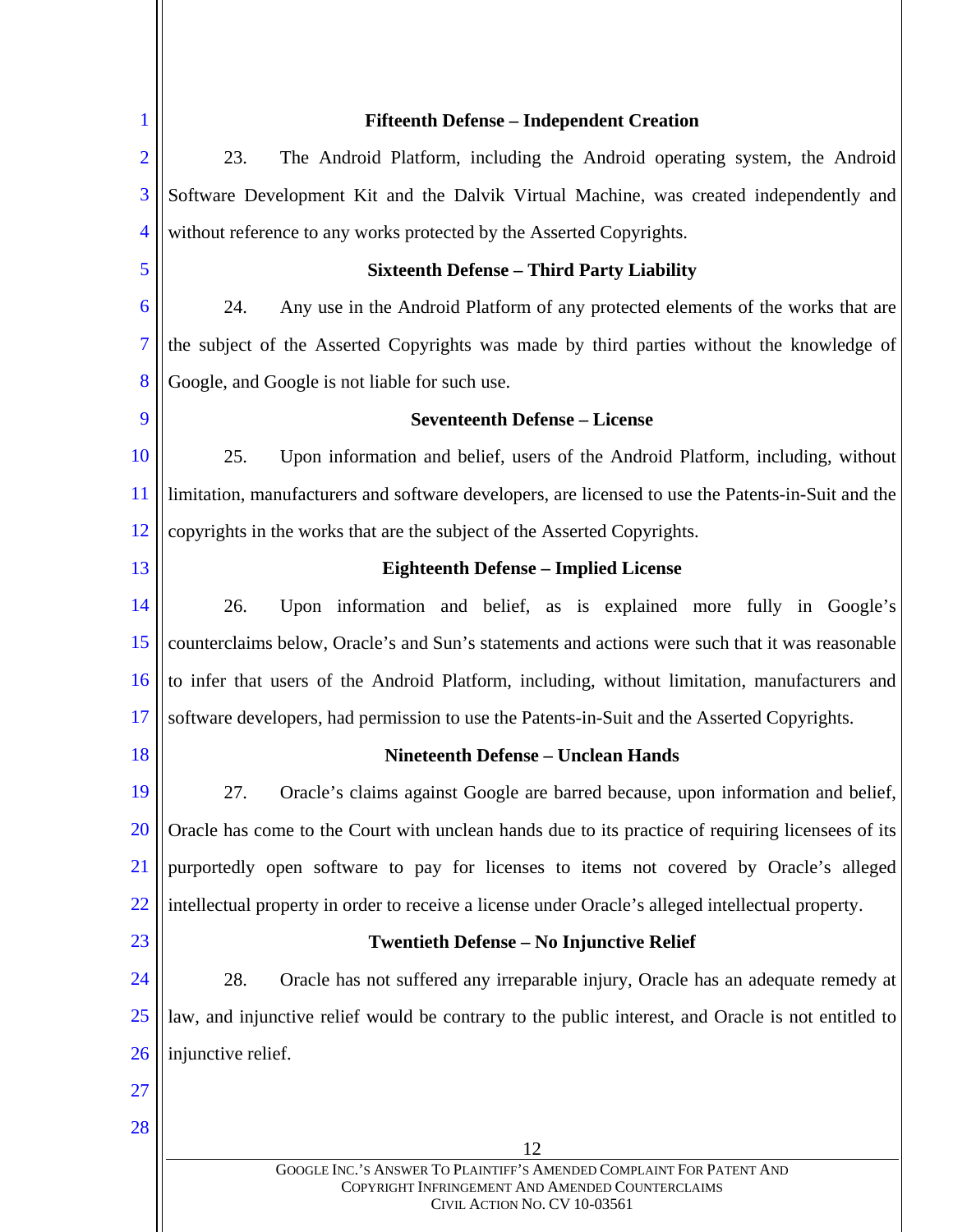| $\mathbf 1$    | <b>AMENDED COUNTERCLAIMS</b>                                                                                                                                   |  |  |
|----------------|----------------------------------------------------------------------------------------------------------------------------------------------------------------|--|--|
| $\overline{2}$ | As and for its amended counterclaims against plaintiff Oracle America, Inc., Google                                                                            |  |  |
| 3              | respectfully shows as follows:                                                                                                                                 |  |  |
| 4              | <b>The Parties</b>                                                                                                                                             |  |  |
| 5              | Google Inc. ("Google") is a corporation organized and existing under the laws of<br>1.                                                                         |  |  |
| 6              | the State of Delaware, with its principal place of business at 1600 Amphitheatre Parkway,                                                                      |  |  |
| 7              | Mountain View, California 94043.                                                                                                                               |  |  |
| 8              | Upon information and belief, Oracle America, Inc. ("Oracle") is a corporation<br>2.                                                                            |  |  |
| 9              | organized and existing under the laws of the State of Delaware, with its principal place of                                                                    |  |  |
| 10             | business at 500 Oracle Parkway, Redwood City, California 94065. Upon information and belief,                                                                   |  |  |
| <sup>11</sup>  | Oracle is a wholly-owned subsidiary of Oracle Corporation ("Oracle Corp."), a corporation                                                                      |  |  |
| <sup>12</sup>  | organized and existing under the laws of the State of Delaware, with its principal place of                                                                    |  |  |
| 13             | business at 500 Oracle Parkway, Redwood City, California 94065.                                                                                                |  |  |
| 14             | <b>Jurisdiction and Venue</b>                                                                                                                                  |  |  |
| 15             | 3.<br>Subject to Google's defenses and denials, Google alleges that this Court has                                                                             |  |  |
| 16             | jurisdiction over the subject matter of these Counterclaims under, without limitation, 28 U.S.C.                                                               |  |  |
| 17             | $\S$ § 1331, 1338(a), 1367, 2201, and 2202, and venue for these Counterclaims is proper in this                                                                |  |  |
| 18             | district.                                                                                                                                                      |  |  |
| 19             | This Court has personal jurisdiction over Oracle.<br>4.                                                                                                        |  |  |
| 20             | <b>Factual Background</b>                                                                                                                                      |  |  |
| 21             | The Java Platform and Programming Language<br>A.                                                                                                               |  |  |
| 22             | Upon information and belief, the Java programming language and the Java<br>1.                                                                                  |  |  |
| 23             | platform – a software platform that includes a runtime environment that enables programs                                                                       |  |  |
| 24             | written in the Java programming language to execute – were developed by Sun Microsystems,                                                                      |  |  |
| 25             | Inc. ("Sun") in the mid-1990s. While they are distinct elements, the term "Java" is commonly                                                                   |  |  |
| 26             | used to refer to the programming language, the runtime environment, as well as the platform.                                                                   |  |  |
| 27             |                                                                                                                                                                |  |  |
| 28             |                                                                                                                                                                |  |  |
|                | 13<br>GOOGLE INC.'S ANSWER TO PLAINTIFF'S AMENDED COMPLAINT FOR PATENT AND<br>COPYRIGHT INFRINGEMENT AND AMENDED COUNTERCLAIMS<br>CIVIL ACTION NO. CV 10-03561 |  |  |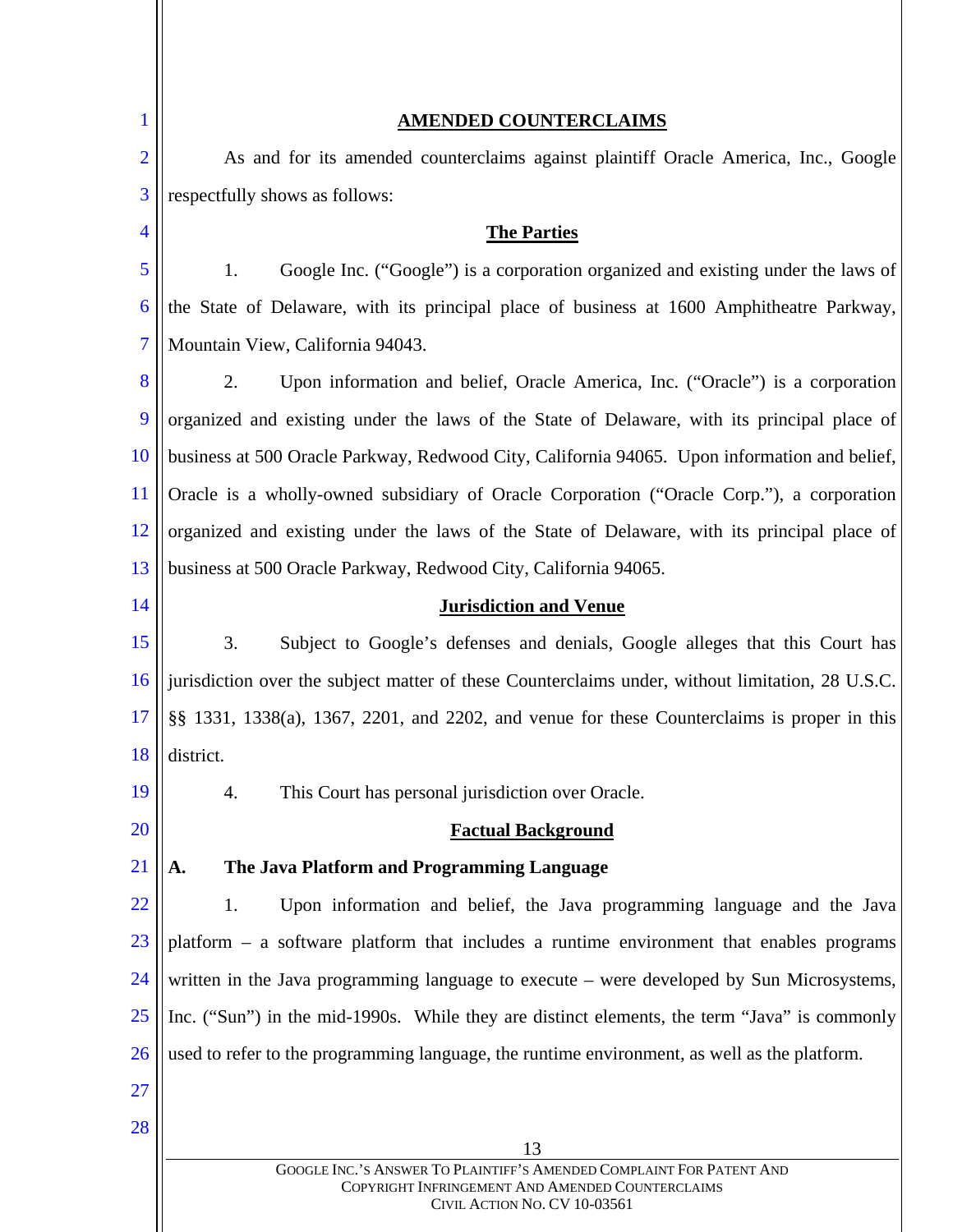1 2 3 4 5 6 7 8 9 10 11 12 13 14 2. The Java programming language was designed to use a syntax that was similar to well-known, existing object-oriented languages at the time, such as C++. Instead of compiling programs into machine-executable code that could only be run on a particular computer system, the Java platform implemented a well-known technique wherein programs written in the Java programming language were compiled into intermediate instructions called "bytecode" that could only be executed on a computer that implements a Java "virtual machine." The virtual machine, typically a program, receives the bytecode and can convert it into instructions appropriate for the particular computer upon which the virtual machine was running, and then execute those instructions on that computer. So long as there is a Java virtual machine available for a given computer system, any program compiled from the Java programming language into Java bytecode could theoretically run on the Java virtual machine for that computer. Sun's Java virtual machines implement a stack-oriented architecture, where data and parameters are loaded onto data structures in the computer's memory called "stacks," and instructions are then executed using the data and parameters from the stack.

15 16 17 18 19 20 21 3. Upon information and belief, the Java platform comprises many different components, including utilities to assist with the development of source code written in the Java programming language, a Java compiler that converts Java programming language statements to Java bytecode, a Java runtime environment consisting of Java virtual machines written to operate on a number of different computer platforms and a set of standard class libraries that can be accessed and reused by Java platform applications to perform common software functions, such as writing to files or sorting data.

22 23 24 25 26 27 4. Upon information and belief, Sun developed and distributed the Java Standard Edition ("Java SE"), along with other editions of the Java platform. Each of these editions of the Java platform contain a development environment, a Java compiler, Java virtual machine, a set of standard class libraries, and documentation files describing the functionality and operation of the specific Java platform edition. Though there are many similarities between each of these editions, one of the significant differences is that each edition provides a different set of standard

28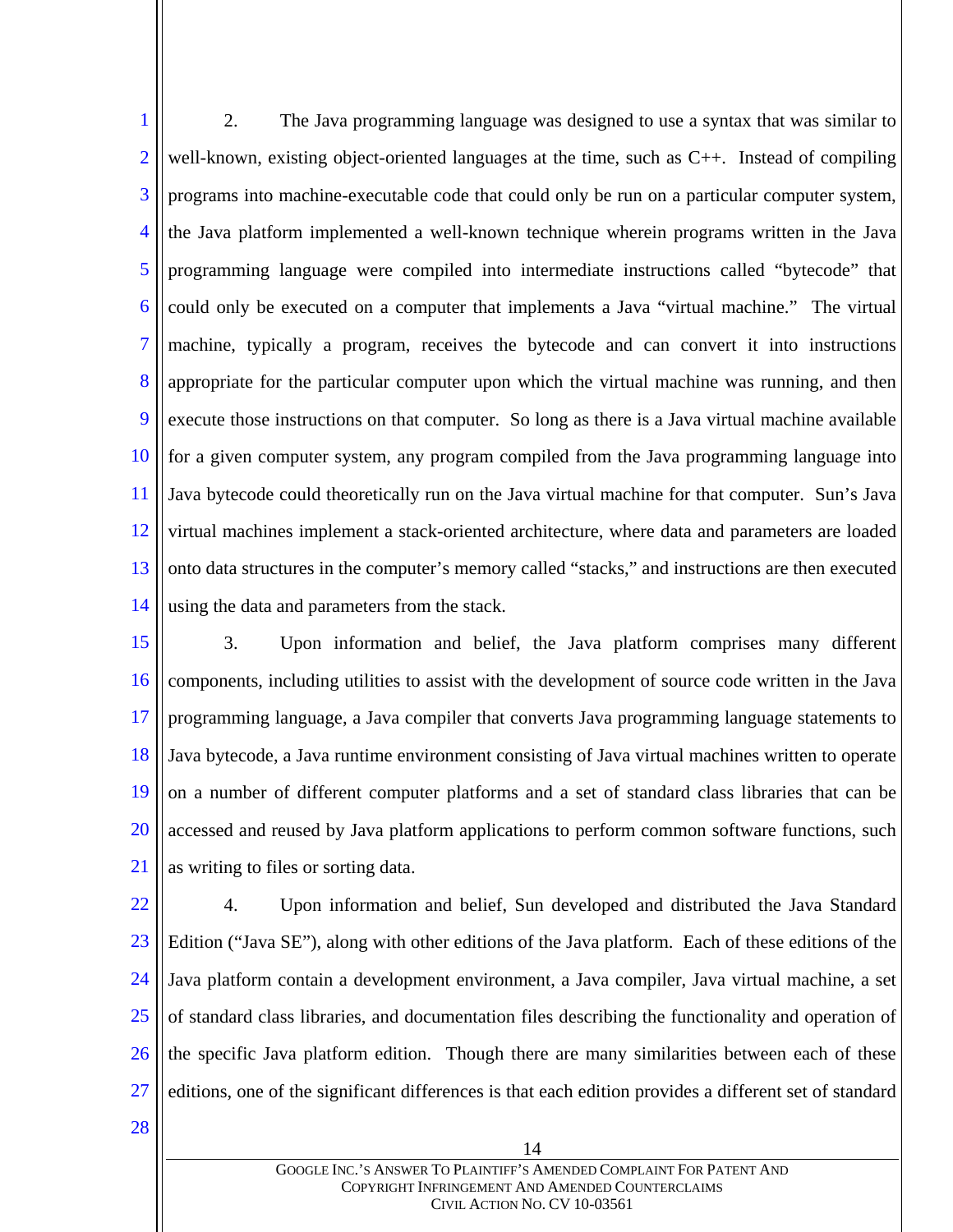1 2 class libraries based on the types of applications and environment at which each edition is targeted.

3 4 5 6 7 8 5. Upon information and belief, in response to the urging of open-source advocates and in the hopes of increasing the number of Java users, Sun officially announced that Java would become open-source. In 2006 and 2007, Sun released some but not all of the source code for Java SE (as well as the other editions of the Java Platform) under the terms of the GNU Public License, version 2 ("GPLv2") open source license. This open-source aspect of Java contributed to its widespread acceptance among software developers.

9 10 11 12 13 14 15 16 17 18 19 20 21 22 23 24 6. Upon information and belief, Sun also released the specifications for Sun's Java platform, including Sun's Java virtual machine, under a free-of-charge license that can be found at http://java.sun.com/docs/books/jls/third\_edition/html/jcopyright.html and http://java.sun.com/docs/books/jvms/second\_edition/html/Copyright.doc.html, respectively. The license allows developers to create "clean room" implementations of Sun's Java specifications. If those implementations demonstrate compatibility with the Java specification, then Sun would provide a license for any of its intellectual property needed to practice the specification, including patent rights and copyrights. One example of a "clean room" implementation of Sun's Java is Apache Harmony, developed by the Apache Software Foundation. The only way to demonstrate compatibility with the Java specification is by meeting all of the requirements of Sun's Technology Compatibility Kit ("TCK") for a particular edition of Sun's Java. Importantly, however, TCKs were only available from Sun, initially were not available as open source, were provided solely at Sun's discretion, and included several restrictions, such as additional licensing terms and fees. In essence, although developers were free to develop a competing Java virtual machine, they could not openly obtain an important component needed to freely benefit from Sun's purported open-sourcing of Java.

- 25
- 26
- 27
- 28

15

community, including Oracle Corp., for its refusal to fully open source Java. For example, in

August of 2006, the Apache Software Foundation ("ASF"), a not-for-profit corporation that

7. Sun came under significant criticism from members of the open source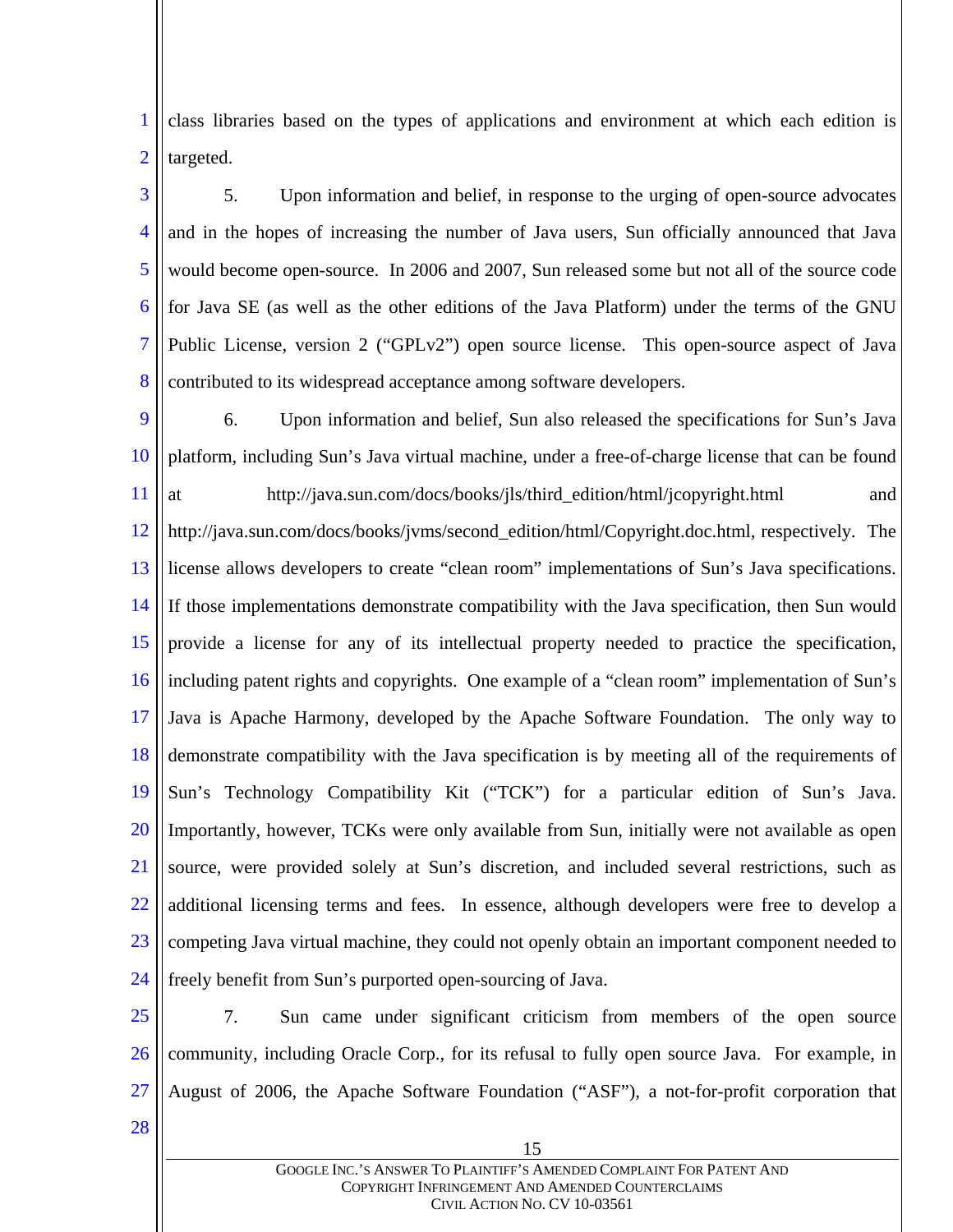1 2 3 4 5 6 7 8 9 10 11 provides organizational, legal, and financial support for open source software projects, attempted to obtain a TCK from Sun to verify Apache Harmony's compatibility with Java. Although Sun eventually offered to open source the TCK for Java SE, Sun included field of use ("FOU") restrictions that limited the circumstances under which Apache Harmony users could use the software that the ASF created, such as preventing the TCK from being executed on mobile devices. In April of 2007, the ASF wrote an open letter to Sun asking for either a TCK license without FOU restrictions, or an explanation as to why Sun was "protect[ing] portions of Sun's commercial Java business at the expense of ASF's open software" and violating "Sun's public promise that any Sun-led specification [such as Java] would be fully implementable and distributable as open source/free software." However, Sun continued to refuse the ASF's requests.

12 13 14 15 16 17 18 19 20 21 8. Oracle Corp., as a member (along with Google and ASF) of the Executive Committee ("EC") of the Java Community Process ("JCP"), the organization tasked with managing Java standards, voiced the same concerns regarding Sun's refusal to fully open source the Java platform. Later that year, in December of 2007, during a JCP EC meeting, Oracle Corp. proposed that the JCP should provide "a new, simplified IPR [intellectual property rights] Policy that permits the broadest number of implementations." At that same meeting, BEA Systems – which at the time was in negotiations that resulted in Oracle Corp. purchasing BEA – proposed a resolution that TCK licenses would be "offered without field of use restrictions . . . enabling the TCK to be used by organizations including Apache." Oracle Corp. voted in favor of the resolution.

22 23 24 25 26 27 9. Just over a year later, in February of 2009, Oracle Corp. reiterated its position on the open-source community's expectation of a fully open Java platform when it supported a motion that "TCK licenses must not be used to discriminate against or restrict compatible implementations of Java specifications by including field of use restrictions on the tested implementations or otherwise. Licenses containing such limitations do not meet the requirements of the JSPA, the agreement under which the JCP operates, and violate the

28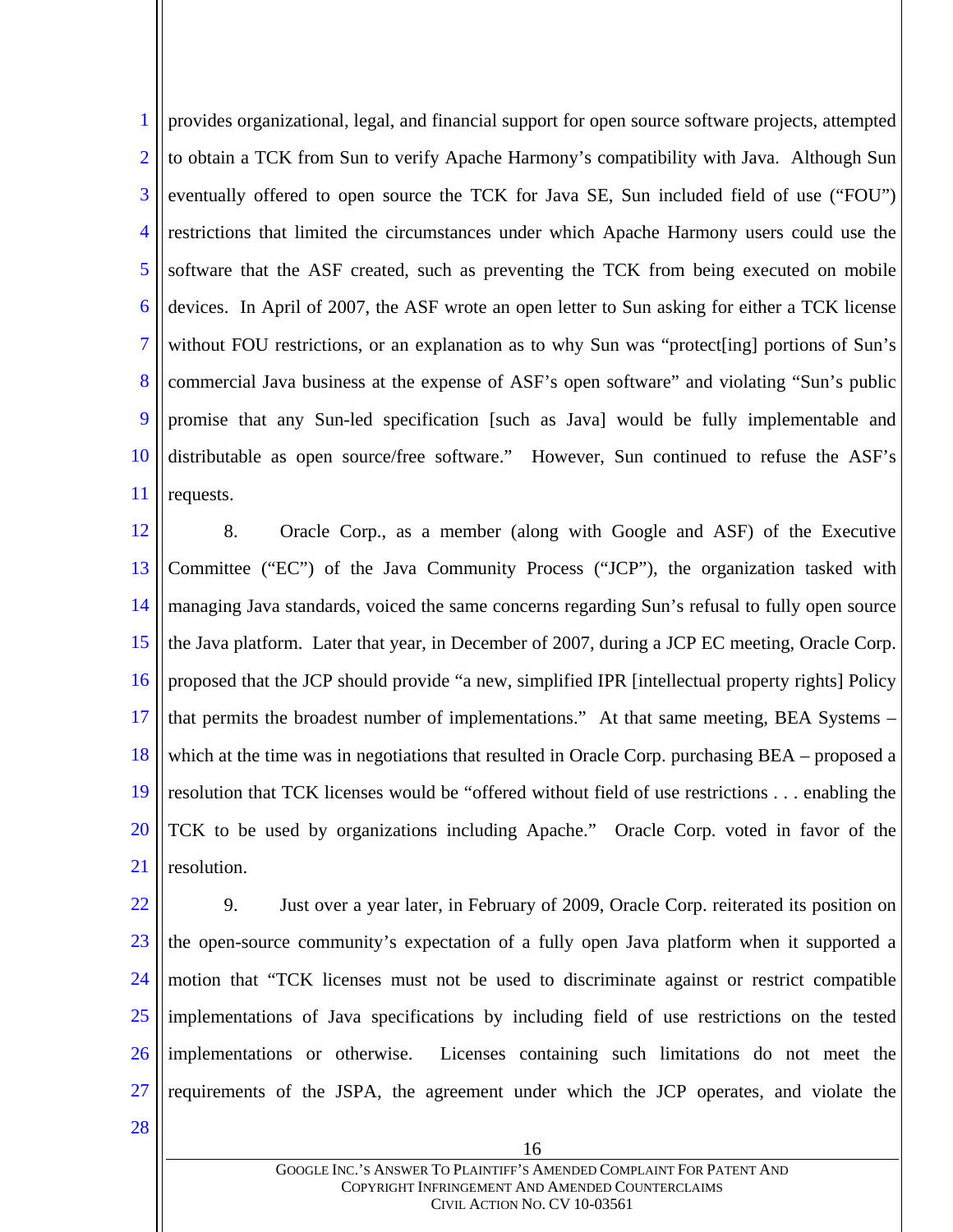1 expectations of the Java community that JCP specs can be openly implemented."

2 3 4 5 6 7 10. Only two months later, in April of 2009, Oracle Corp. announced that it would be acquiring Sun (renamed Oracle America after the acquisition was completed in January of 2010). Since that time, and directly contrary to Oracle Corp.'s public actions and statements, as well as its own proposals as an executive member of the JCP, Oracle Corp. and Sun (now Oracle America) have ignored the open source community's requests to fully open-source the Java platform.

8

#### **B. The Open Handset Alliance and Development of the Android Platform**

9 10 11 12 13 14 15 16 11. The Android Platform ("Android") is a freely-distributed, open-source software stack for mobile devices that includes an operating system, middleware and key mobile applications. Android was released in 2007 by a group of seventy-eight technology and mobile companies known as the Open Handset Alliance ("OHA") who have come together to accelerate innovation in mobile devices and offer consumers a richer, less expensive, and better mobile experience. The members of the OHA, which include Google, mobile operators, handset manufacturers, semiconductor companies, software companies and commercialization companies, are each strongly committed to greater openness in the mobile ecosystem.

17 18 19 20 21 22 23 24 25 26 12. The OHA believes that an open platform – a platform that provides equal access to any who would choose to develop software for the platform – is essential to allow wireless carriers, handset manufacturers, software developers and others to more rapidly bring innovative ideas to the marketplace and to better respond to consumers' demands. An open platform also ensures that there is no threat of a central point of failure, so that no single industry player can restrict or control the innovations of any other. The objective of Android is an open and shared product that each contributor can freely tailor and customize. The members of the OHA, including Google, have invested heavily in Android by contributing significant intellectual property as well as economic and engineering resources to the development and maintenance of Android.

- 27
- 28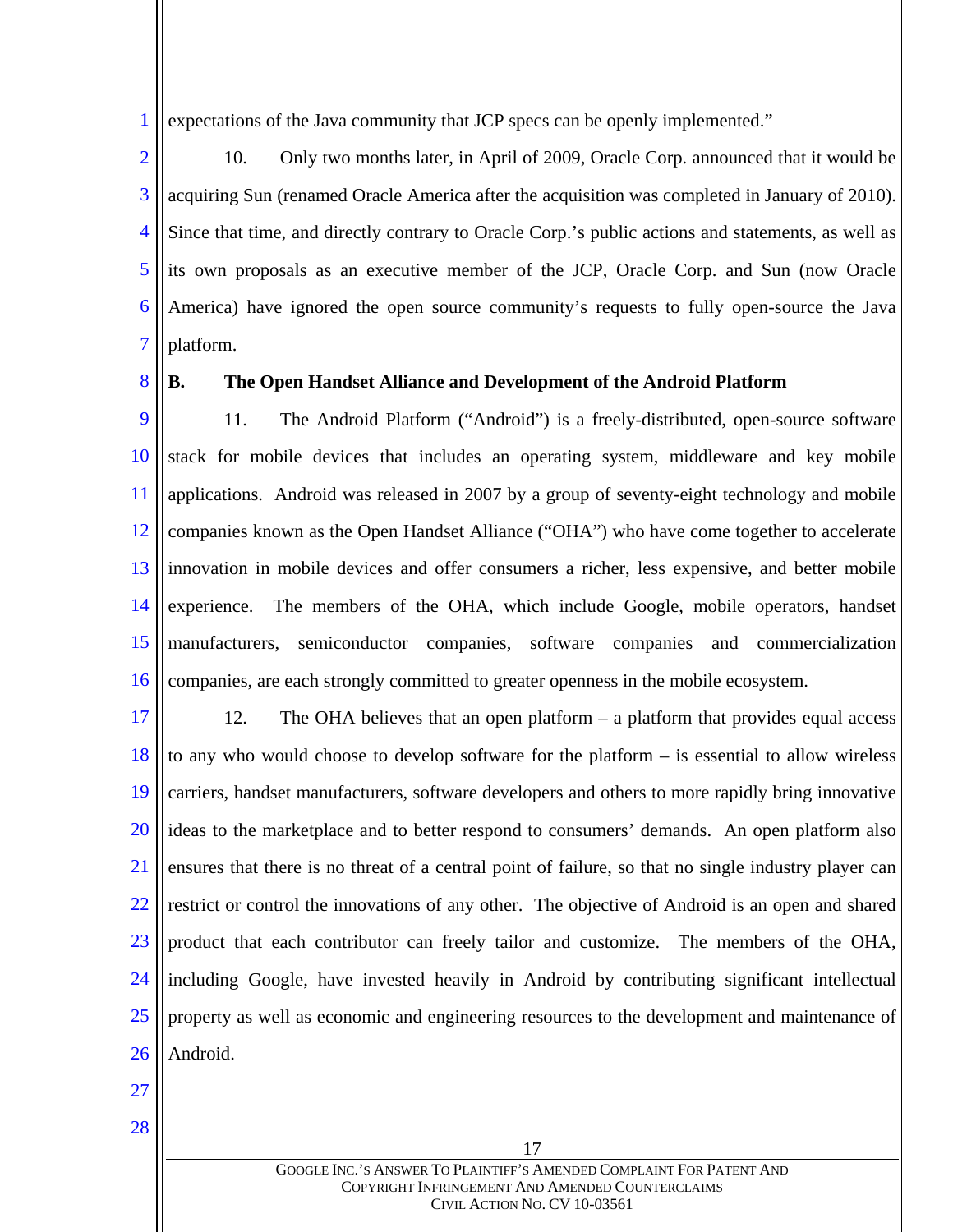1 2 3 4 5 6 7 8 13. The Android platform includes, among other things, the Android Software Development Kit ("SDK") and the Dalvik Virtual Machine ("VM"). The Dalvik VM relies on a version of the Linux kernel for core system services such as security, memory management, process management, network stack, and driver model, and as an abstraction layer between the hardware and the rest of the software stack. The core class libraries of the Dalvik VM incorporate a subset of Apache Harmony, a clean room, open source implementation of Java from the Apache Software Foundation. Other than the Harmony libraries, the Android platform – including, without limitation, the Dalvik VM – was independently developed by the OHA.

9 10 11 12 13 14 15 16 14. The Android Open Source Project ("AOSP") is tasked with the maintenance and further development of Android, including incorporating code and submissions from the community of developers who contribute to Android and the tens of thousands of developers who create applications for Android. The goal of the Android Open Source Project (AOSP) is to ensure that the open-source Android software is implemented as widely and consistently as possible, to the benefit of the developer and user communities, and others involved in Android. Google, along with several corporate partners and volunteer technology enthusiasts, contributes resources, including engineers and financial support, to the AOSP.

17 18 19 20 21 22 15. The information and source code for the Android Platform is openly and freely available for developers, manufacturers, or any member of the general public to download at http://source.android.com and http://developer.android.com. The majority of the Android software is made available under the permissive open source license terms of the Apache Software License, 2.0 ("Apache 2.0"). Certain aspects of Android, such as the Linux kernel patches, are made available under the GPLv2 license.

23

24 25 26 27 16. Developers are free to modify the source code of the Android platform to fit their particular purpose. Android's permissive open-source license allows a developer to adopt the Android platform and freely build software and enhancements on top of the platform, while maintaining the flexibility to release the software and enhancements to the public under either an open source license, or alternatively under a commercial license, which would protect the

28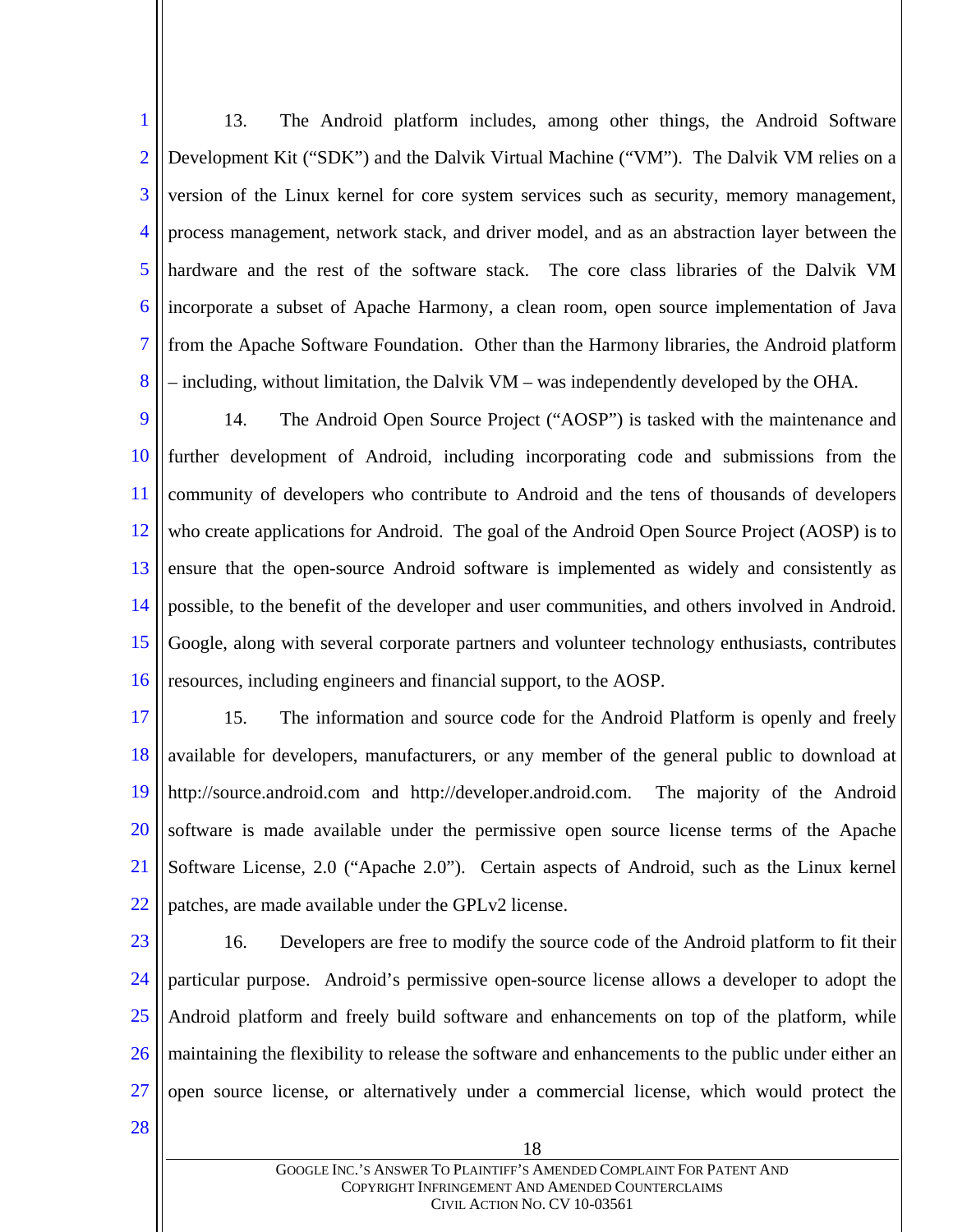1 developer's proprietary investment in Android.

2 3 17. Google does not receive any payment, fee, royalty, or other remuneration for its contributions to the Android Platform.

4

#### **C. Android and the Java Programming Language**

5 6 7 8 9 10 11 12 13 14 18. Developers for Android can create software applications for Android-based mobile devices using various programming languages, including the Java programming language. For use on the Android platform, these software applications are converted into a set of intermediate instructions – i.e., Dalvik "bytecode," typically stored in files in the Dalvik Executable (.dex) format – with the "dx" tool included with the Android platform. These .dex files can be executed on any mobile device with a Dalvik VM. The Dalvik VM implements a register-based architecture (distinct from a stack-oriented architecture), where data and parameters are loaded directly into virtual machine registers. The Dalvik VM and .dex format are optimized for battery-powered mobile devices that are more limited in terms of computing and memory resources than desktop computers.

15 16 17 19. Although software applications for the Android platform may be written in the Java programming language, the Dalvik bytecode is distinct and different from Java bytecode. The Dalvik VM is not a Java VM.

18 19 20 21 22 23 24 25 20. The Android Platform has been a success in the mobile handset industry. Although Android was a latecomer to the smartphone market – first becoming generally available in late 2008 – there are currently approximately ninety different Android-based mobile devices made by over twenty different manufacturers available for purchase in dozens of countries. Indeed, approximately 200,000 Android-based handsets are activated every day on over fifty different wireless carriers. Android Market – a store where developers can sell applications ("apps") that they create for Android-based devices – has over 80,000 apps available for download.

26 27 21. Android's popularity has proven to be a catalyst for the Java open source community and the increased use of the Java programming language. Indeed, when Android was

28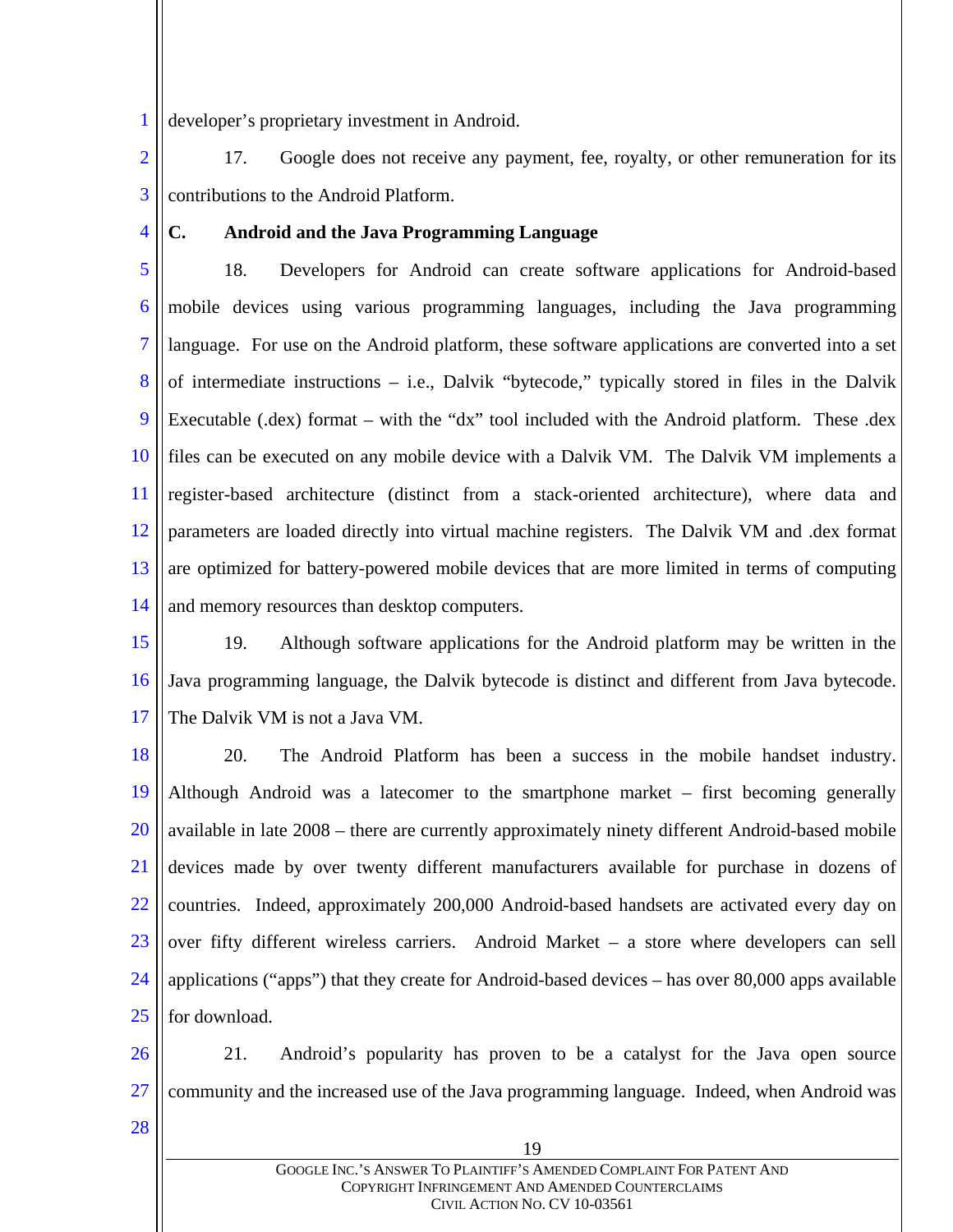1 2 3 4 first released in November of 2007, Sun CEO Jonathan Schwartz confirmed this fact, congratulating Android and stating that "needless to say, Google and the Open Handset Alliance just strapped another set of rockets to the community's momentum – and to the vision defining opportunity across our (and other) planets."

5 6 7 8 9 10 11 12 13 14 15 16 17 22. The success of the Android platform is due in large part to its open nature, which benefits the entire open source community of consumers, developers, manufacturers, and mobile operators. Android's permissive open source license allows developers and manufacturers to innovate rapidly under their own terms while simultaneously protecting their proprietary intellectual property, if so desired. Because Android provides open and comprehensive access to handset capabilities and developer tools, developers experience increased productivity and are better able to optimize their Android applications. Mobile operators and handset manufacturers benefit from the innovation, and have great flexibility to customize Android to differentiate their product lines. Handset manufacturers also benefit from lower software costs and faster time-tomarket for handsets. Finally, and consistent with the mission of the Open Handset Alliance, all of the benefits to developers, manufacturers, and mobile operators are passed on to consumers who receive more innovative and cost-effective mobile devices and services, and a rich portfolio of applications, that more rapidly respond to their needs and demands.

18

## **E. Oracle's Amended Complaint**

19 20 21 22 23 24 25 26 23. In its Amended Complaint, Oracle asserts that Google, by way of the Android Platform and certain of its components, infringes U.S. Reissue Patent No. RE38,104 ("the '104 reissue patent"), and U.S. Patent Nos. 5,966,702 ("the '702 patent"), 6,061,520 ("the '520 patent"), 6,125,447 ("the '447 patent"), 6,192,476 ("the '476 patent"), 6,910,205 ("the '205 patent"), and 7,426,720 ("the '720 patent") (collectively "the Patents-in-Suit"). Oracle also asserts that Google infringes and induces Android users and developers to infringe the copyrights in the works that are the subject of the copyright registrations that are attached to Oracle's Amended Complaint as Exhibit H (the "Asserted Copyrights").

27

28

GOOGLE INC.'S ANSWER TO PLAINTIFF'S AMENDED COMPLAINT FOR PATENT AND COPYRIGHT INFRINGEMENT AND AMENDED COUNTERCLAIMS CIVIL ACTION NO. CV 10-03561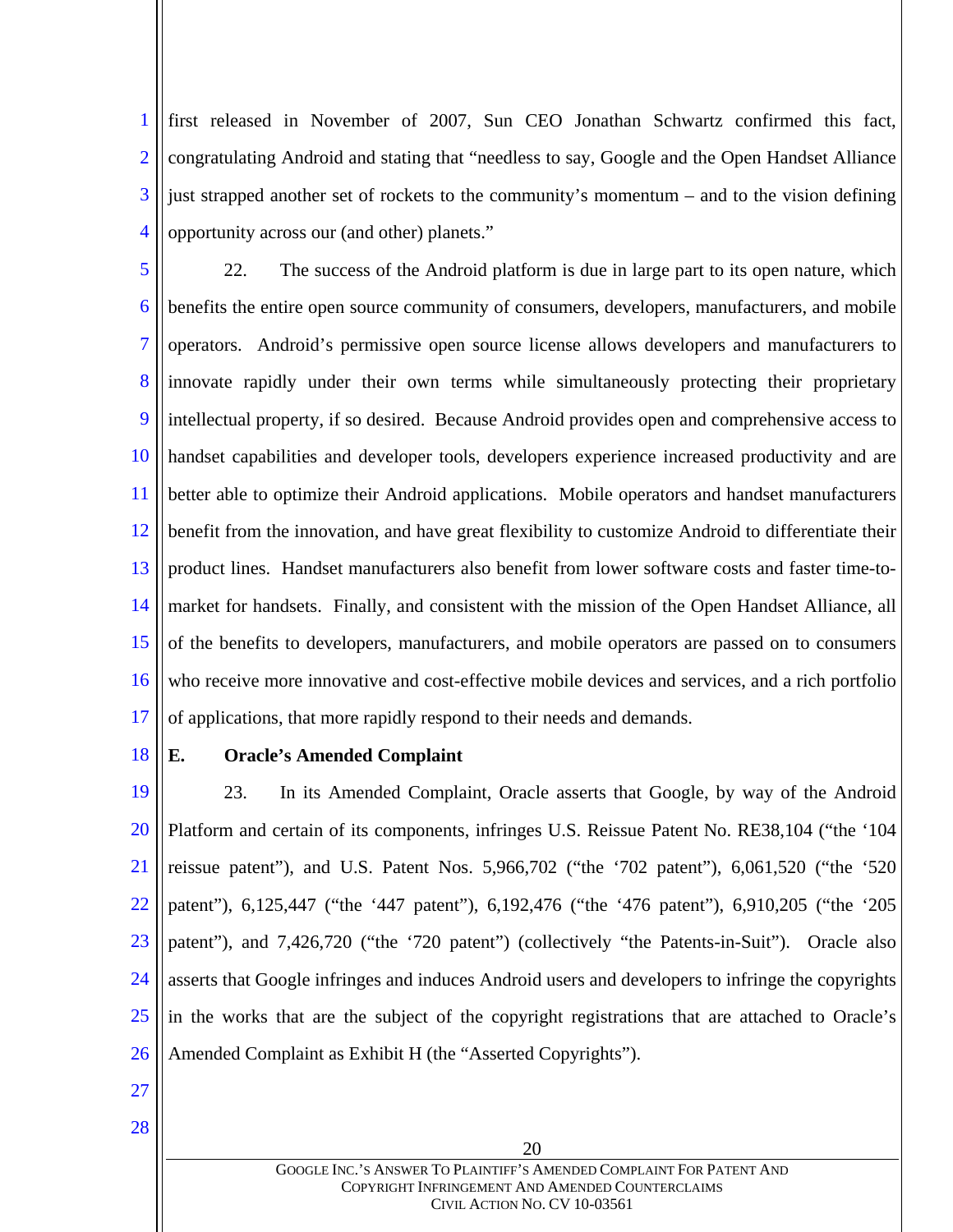| 1              | 24.<br>Google does not infringe any valid and enforceable claim of the Patents-in-Suit,                                                                  |
|----------------|----------------------------------------------------------------------------------------------------------------------------------------------------------|
| $\overline{2}$ | either directly or indirectly, and does not infringe any valid copyright rights of Oracle, either                                                        |
| 3              | directly or indirectly.                                                                                                                                  |
| 4              | 25.<br>Consequently, there is an actual case and controversy between the parties over the                                                                |
| 5              | patents-in-suit.                                                                                                                                         |
| 6              | <b>COUNT ONE</b>                                                                                                                                         |
| 7              | Declaratory Judgment of Non-Infringement of U.S. Reissue Patent No. RE 38,104                                                                            |
| 8              | 26.<br>Google restates and incorporates by reference its allegations in paragraphs 1-25 of                                                               |
| 9              | its Counterclaims.                                                                                                                                       |
| 10             | 27.<br>An actual case or controversy exists between Google and Oracle as to whether the                                                                  |
| 11             | '104 reissue patent is infringed by Google.                                                                                                              |
| 12             | 28.<br>A judicial declaration is necessary and appropriate so that Google may ascertain                                                                  |
| 13             | its rights regarding the '104 reissue patent.                                                                                                            |
| 14             | 29.<br>Google has not infringed and does not infringe, directly or indirectly, any valid                                                                 |
| 15             | and enforceable claim of the '104 reissue patent.                                                                                                        |
| 16             | 30.<br>This is an exceptional case under 35 U.S.C. § 285 because Oracle filed its                                                                        |
| 17             | Amended Complaint with knowledge of the facts stated in this Counterclaim.                                                                               |
| 18             | <b>COUNT TWO</b>                                                                                                                                         |
| 19             | Declaratory Judgment of Invalidity of U.S. Reissue Patent No. RE 38,104                                                                                  |
| 20             | 31.<br>Google restates and incorporates by reference its allegations in paragraphs 1–30                                                                  |
| 21             | of its Counterclaims.                                                                                                                                    |
| 22             | 32.<br>An actual case or controversy exists between Google and Oracle as to whether the                                                                  |
| 23             | '104 reissue patent is invalid.                                                                                                                          |
| 24             | 33.<br>A judicial declaration is necessary and appropriate so that Google may ascertain                                                                  |
| 25             | its rights as to whether the '104 reissue patent is invalid.                                                                                             |
| 26             | 34.<br>The '104 reissue patent is invalid because it fails to meet the "conditions for                                                                   |
| 27             | patentability" of 35 USC §§ 101, 102, 103, and/or 112 because the alleged invention thereof                                                              |
| 28             | 21                                                                                                                                                       |
|                | GOOGLE INC.'S ANSWER TO PLAINTIFF'S AMENDED COMPLAINT FOR PATENT AND<br>COPYRIGHT INFRINGEMENT AND AMENDED COUNTERCLAIMS<br>CIVIL ACTION NO. CV 10-03561 |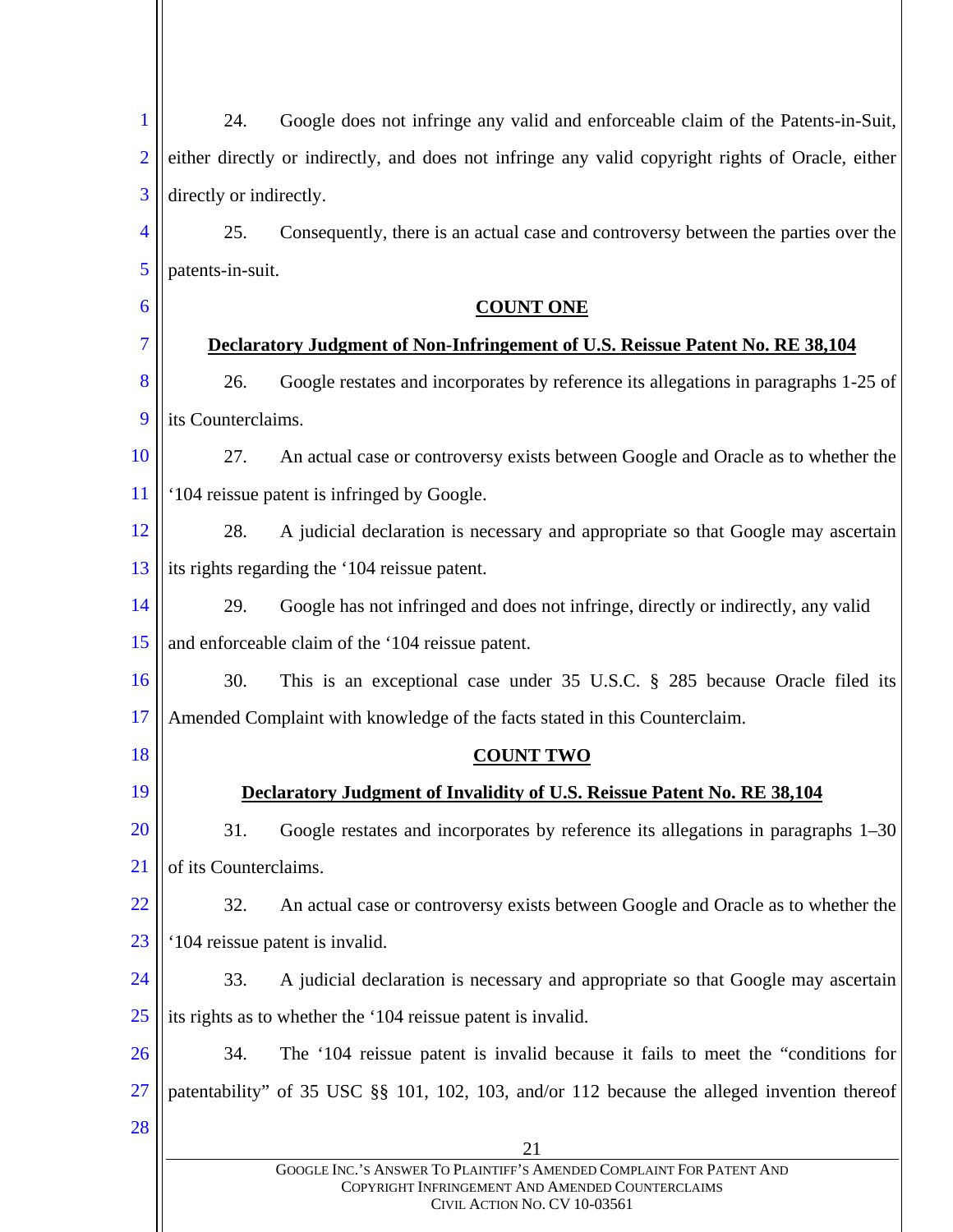| $\mathbf{1}$   | lacks utility; is taught by, suggested by, and/or, obvious in view of, the prior art; and/or is not                                                      |  |  |  |
|----------------|----------------------------------------------------------------------------------------------------------------------------------------------------------|--|--|--|
| $\overline{2}$ | adequately supported by the written description of the patented invention, and no claim of the                                                           |  |  |  |
| 3              | '104 reissue patent can be properly construed to cover any of Google's products.                                                                         |  |  |  |
| $\overline{4}$ | 35.<br>The '104 reissue patent is invalid under 35 U.S.C. §§ 251 and 252 on the grounds                                                                  |  |  |  |
| 5              | that the reissue patent enlarged the scope of one or more claims of the original patent more than                                                        |  |  |  |
| 6              | two years from the grant of the original patent.                                                                                                         |  |  |  |
| 7              | 36.<br>This is an exceptional case under 35 U.S.C. § 285 because Oracle filed its                                                                        |  |  |  |
| 8              | Amended Complaint with knowledge of the facts stated in this Counterclaim.                                                                               |  |  |  |
| 9              | <b>COUNT THREE</b>                                                                                                                                       |  |  |  |
| <b>10</b>      | Declaratory Judgment of Non-Infringement of U.S. Patent No. 5,966,702                                                                                    |  |  |  |
| <sup>11</sup>  | 37.<br>Google restates and incorporates by reference its allegations in paragraphs 1-36 of                                                               |  |  |  |
| 12             | its Counterclaims.                                                                                                                                       |  |  |  |
| 13             | 38.<br>An actual case or controversy exists between Google and Oracle as to whether the                                                                  |  |  |  |
| 14             | '702 patent is infringed by Google.                                                                                                                      |  |  |  |
| 15             | 39.<br>A judicial declaration is necessary and appropriate so that Google may ascertain                                                                  |  |  |  |
| 16             | its rights regarding the '702 patent.                                                                                                                    |  |  |  |
| 17             | 40.<br>Google has not infringed and does not infringe, directly or indirectly, any valid                                                                 |  |  |  |
| 18             | and enforceable claim of the '702 patent.                                                                                                                |  |  |  |
| 19             | This is an exceptional case under 35 U.S.C. § 285 because Oracle filed its<br>41.                                                                        |  |  |  |
| 20             | Amended Complaint with knowledge of the facts stated in this Counterclaim.                                                                               |  |  |  |
| <b>21</b>      | <b>COUNT FOUR</b>                                                                                                                                        |  |  |  |
| 22             | Declaratory Judgment of Invalidity of U.S. Patent No. 5,966,702                                                                                          |  |  |  |
| 23             | 42.<br>Google restates and incorporates by reference its allegations in paragraphs 1–41                                                                  |  |  |  |
| 24             | of its Counterclaims.                                                                                                                                    |  |  |  |
| 25             | 43.<br>An actual case or controversy exists between Google and Oracle as to whether the                                                                  |  |  |  |
| <b>26</b>      | '702 patent is invalid.                                                                                                                                  |  |  |  |
| 27             |                                                                                                                                                          |  |  |  |
| 28             | 22                                                                                                                                                       |  |  |  |
|                | GOOGLE INC.'S ANSWER TO PLAINTIFF'S AMENDED COMPLAINT FOR PATENT AND<br>COPYRIGHT INFRINGEMENT AND AMENDED COUNTERCLAIMS<br>CIVIL ACTION NO. CV 10-03561 |  |  |  |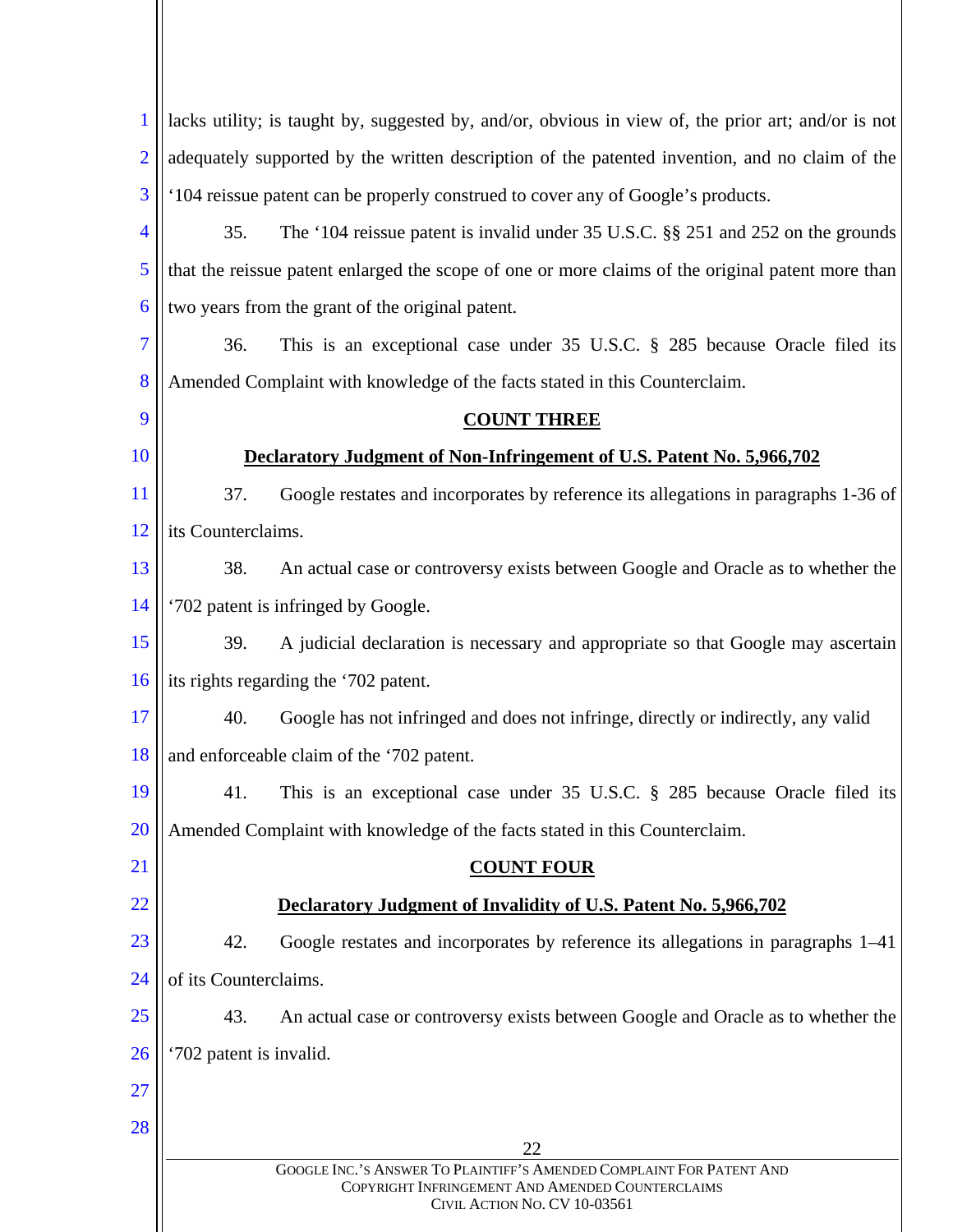| $\mathbf{1}$             | 44.                                       | A judicial declaration is necessary and appropriate so that Google may ascertain                                                                         |
|--------------------------|-------------------------------------------|----------------------------------------------------------------------------------------------------------------------------------------------------------|
| $\overline{2}$           |                                           | its rights as to whether the '702 patent is invalid.                                                                                                     |
| 3                        | 45.                                       | The '702 patent is invalid because it fails to meet the "conditions for                                                                                  |
| $\overline{\mathcal{A}}$ |                                           | patentability" of 35 USC §§ 101, 102, 103, and/or 112 because the alleged invention thereof                                                              |
| 5                        |                                           | lacks utility; is taught by, suggested by, and/or, obvious in view of, the prior art; and/or is not                                                      |
| 6                        |                                           | adequately supported by the written description of the patented invention, and no claim of the                                                           |
| 7                        |                                           | '702 patent can be properly construed to cover any of Google's products.                                                                                 |
| 8                        | 46.                                       | This is an exceptional case under 35 U.S.C. § 285 because Oracle filed its                                                                               |
| 9                        |                                           | Amended Complaint with knowledge of the facts stated in this Counterclaim.                                                                               |
| 10                       |                                           | <b>COUNT FIVE</b>                                                                                                                                        |
| 11                       |                                           | Declaratory Judgment of Non-Infringement of U.S. Patent No. 6,061,520                                                                                    |
| 12                       | 47.                                       | Google restates and incorporates by reference its allegations in paragraphs 1-46 of                                                                      |
| 13                       | its Counterclaims.                        |                                                                                                                                                          |
| 14                       | 48.                                       | An actual case or controversy exists between Google and Oracle as to whether the                                                                         |
| 15                       |                                           | '520 patent is infringed by Google.                                                                                                                      |
| 16                       | 49.                                       | A judicial declaration is necessary and appropriate so that Google may ascertain                                                                         |
| 17                       | its rights regarding the '520 patent.     |                                                                                                                                                          |
| 18                       | 50.                                       | Google has not infringed and does not infringe, directly or indirectly, any valid                                                                        |
| 19                       | and enforceable claim of the '520 patent. |                                                                                                                                                          |
| 20                       | 51.                                       | This is an exceptional case under 35 U.S.C. § 285 because Oracle filed its                                                                               |
| 21                       |                                           | Amended Complaint with knowledge of the facts stated in this Counterclaim.                                                                               |
| 22                       |                                           | <u>COUNT SIX</u>                                                                                                                                         |
| 23                       |                                           | Declaratory Judgment of Invalidity of U.S. Patent No. 6,061,520                                                                                          |
| 24                       | 52.                                       | Google restates and incorporates by reference its allegations in paragraphs 1–51                                                                         |
| 25                       | of its Counterclaims.                     |                                                                                                                                                          |
| 26                       | 53.                                       | An actual case or controversy exists between Google and Oracle as to whether the                                                                         |
| 27                       | '520 patent is invalid.                   |                                                                                                                                                          |
| 28                       |                                           | 23                                                                                                                                                       |
|                          |                                           | GOOGLE INC.'S ANSWER TO PLAINTIFF'S AMENDED COMPLAINT FOR PATENT AND<br>COPYRIGHT INFRINGEMENT AND AMENDED COUNTERCLAIMS<br>CIVIL ACTION NO. CV 10-03561 |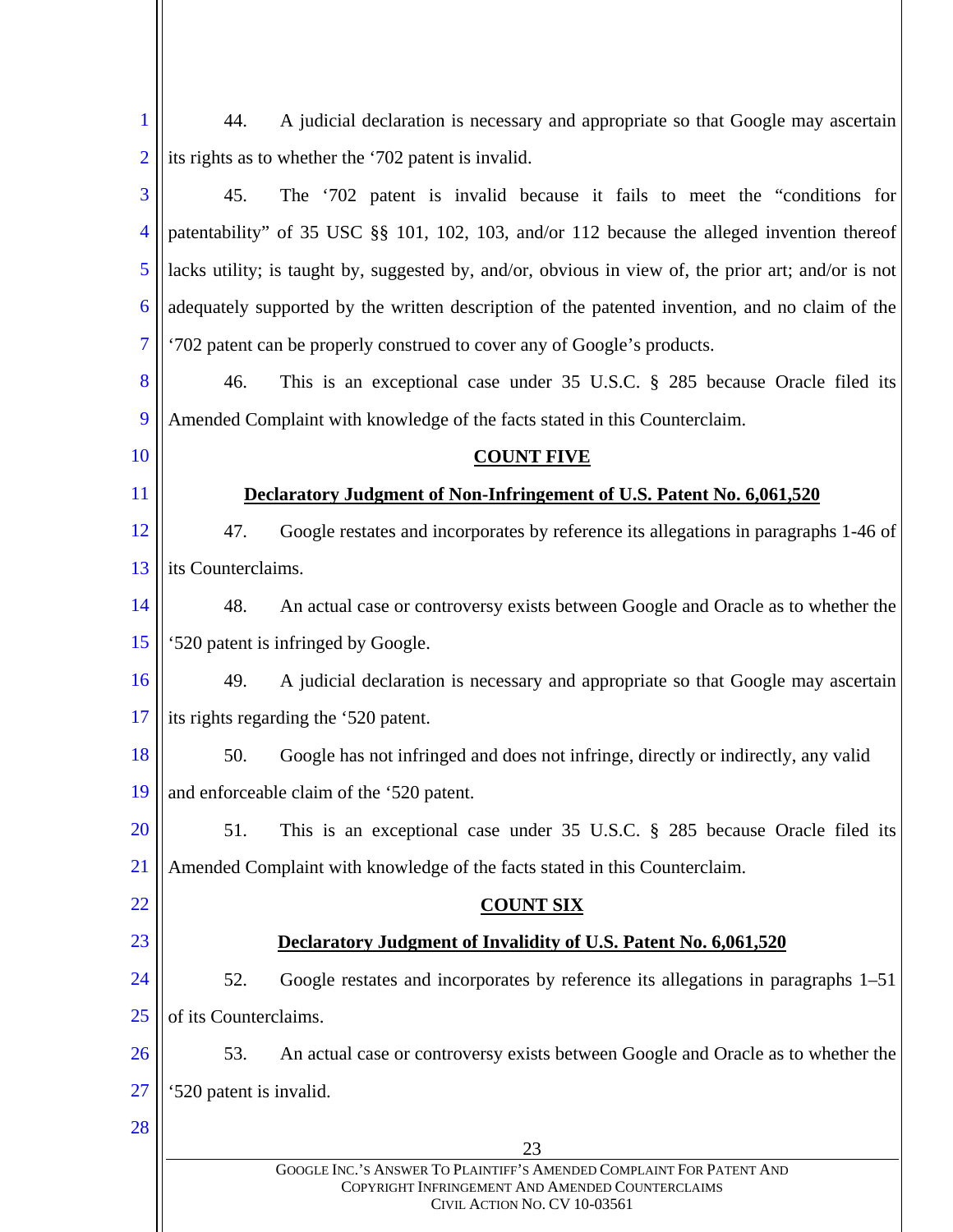| $\mathbf{1}$             | A judicial declaration is necessary and appropriate so that Google may ascertain<br>54.                                                                  |  |
|--------------------------|----------------------------------------------------------------------------------------------------------------------------------------------------------|--|
| $\overline{2}$           | its rights as to whether the '520 patent is invalid.                                                                                                     |  |
| 3                        | The '520 patent is invalid because it fails to meet the "conditions for<br>55.                                                                           |  |
| $\overline{\mathcal{A}}$ | patentability" of 35 USC §§ 101, 102, 103, and/or 112 because the alleged invention thereof                                                              |  |
| 5                        | lacks utility; is taught by, suggested by, and/or, obvious in view of, the prior art; and/or is not                                                      |  |
| 6                        | adequately supported by the written description of the patented invention, and no claim of the                                                           |  |
| $\overline{7}$           | '520 patent can be properly construed to cover any of Google's products.                                                                                 |  |
| 8                        | This is an exceptional case under 35 U.S.C. § 285 because Oracle filed its<br>56.                                                                        |  |
| 9                        | Amended Complaint with knowledge of the facts stated in this Counterclaim.                                                                               |  |
| 10                       | <b>COUNT SEVEN</b>                                                                                                                                       |  |
| 11                       | Declaratory Judgment of Non-Infringement of U.S. Patent No. 6,125,447                                                                                    |  |
| 12                       | Google restates and incorporates by reference its allegations in paragraphs 1-56 of<br>57.                                                               |  |
| 13                       | its Counterclaims.                                                                                                                                       |  |
| 14                       | 58.<br>An actual case or controversy exists between Google and Oracle as to whether the                                                                  |  |
| 15                       | '447 patent is infringed by Google.                                                                                                                      |  |
| 16                       | A judicial declaration is necessary and appropriate so that Google may ascertain<br>59.                                                                  |  |
| 17                       | its rights regarding the '447 patent.                                                                                                                    |  |
| 18                       | 60.<br>Google has not infringed and does not infringe, directly or indirectly, any valid                                                                 |  |
| 19                       | and enforceable claim of the '447 patent.                                                                                                                |  |
| <b>20</b>                | 61.<br>This is an exceptional case under 35 U.S.C. § 285 because Oracle filed its                                                                        |  |
| 21                       | Amended Complaint with knowledge of the facts stated in this Counterclaim.                                                                               |  |
| 22                       | <b>COUNT EIGHT</b>                                                                                                                                       |  |
| 23                       | Declaratory Judgment of Invalidity of U.S. Patent No. 6,125,447                                                                                          |  |
| 24                       | 62.<br>Google restates and incorporates by reference its allegations in paragraphs 1–61                                                                  |  |
| 25                       | of its Counterclaims.                                                                                                                                    |  |
| 26                       | 63.<br>An actual case or controversy exists between Google and Oracle as to whether the                                                                  |  |
| 27                       | '447 patent is invalid.                                                                                                                                  |  |
| 28                       | 24                                                                                                                                                       |  |
|                          | GOOGLE INC.'S ANSWER TO PLAINTIFF'S AMENDED COMPLAINT FOR PATENT AND<br>COPYRIGHT INFRINGEMENT AND AMENDED COUNTERCLAIMS<br>CIVIL ACTION NO. CV 10-03561 |  |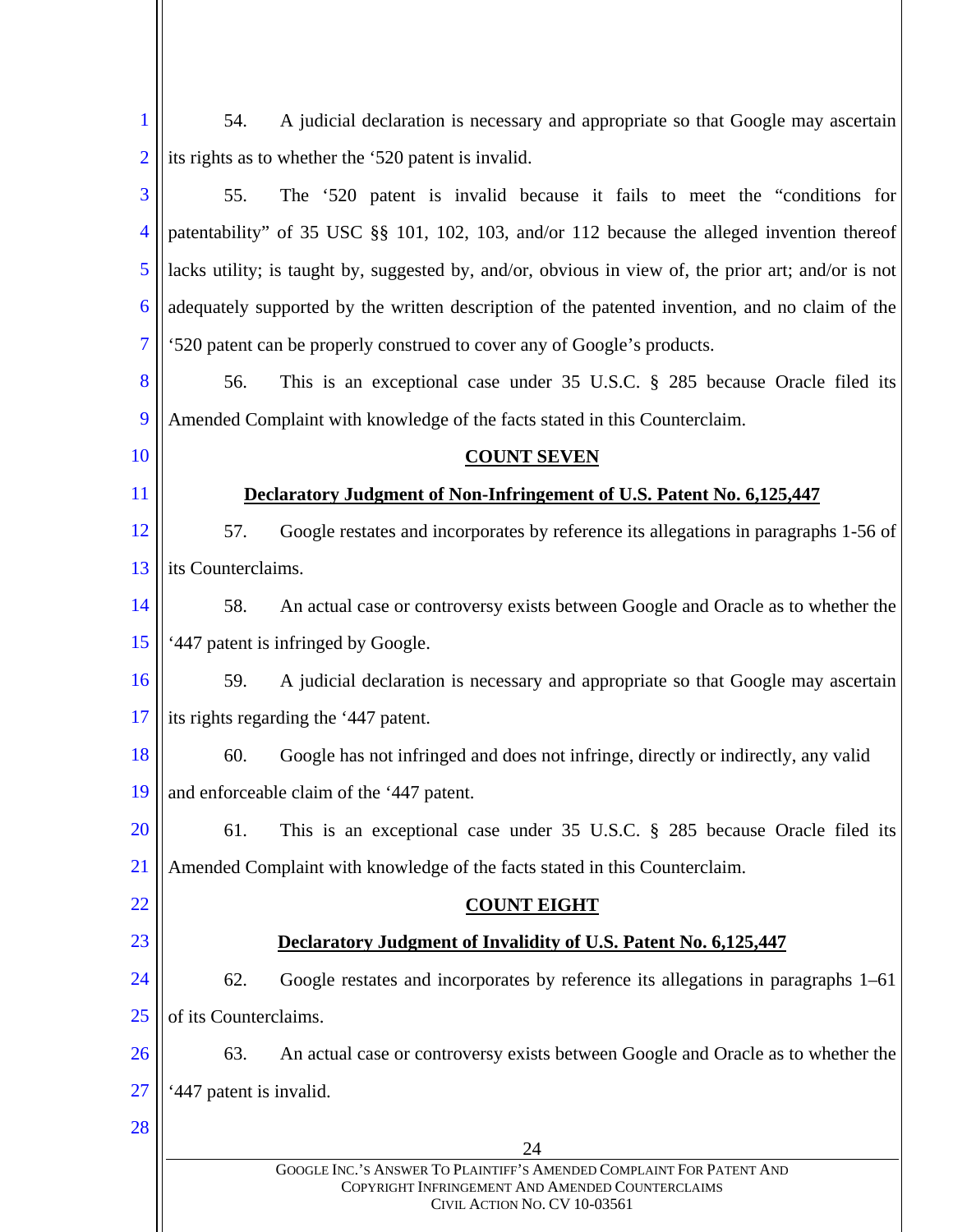| $\bf{l}$       | A judicial declaration is necessary and appropriate so that Google may ascertain<br>64.                                                                  |
|----------------|----------------------------------------------------------------------------------------------------------------------------------------------------------|
| $\overline{2}$ | its rights as to whether the '447 patent is invalid.                                                                                                     |
| 3              | The '447 patent is invalid because it fails to meet the "conditions for<br>65.                                                                           |
| $\overline{4}$ | patentability" of 35 USC §§ 101, 102, 103, and/or 112 because the alleged invention thereof                                                              |
| 5              | lacks utility; is taught by, suggested by, and/or, obvious in view of, the prior art; and/or is not                                                      |
| 6              | adequately supported by the written description of the patented invention, and no claim of the                                                           |
| $\overline{7}$ | '447 patent can be properly construed to cover any of Google's products.                                                                                 |
| 8              | This is an exceptional case under 35 U.S.C. § 285 because Oracle filed its<br>66.                                                                        |
| 9              | Amended Complaint with knowledge of the facts stated in this Counterclaim.                                                                               |
| 10             | <b>COUNT NINE</b>                                                                                                                                        |
| 11             | Declaratory Judgment of Non-Infringement of U.S. Patent No. 6,192,476                                                                                    |
| 12             | 67.<br>Google restates and incorporates by reference its allegations in paragraphs 1-66 of                                                               |
| 13             | its Counterclaims.                                                                                                                                       |
| 14             | 68.<br>An actual case or controversy exists between Google and Oracle as to whether the                                                                  |
| 15             | '476 patent is infringed by Google.                                                                                                                      |
| 16             | A judicial declaration is necessary and appropriate so that Google may ascertain<br>69.                                                                  |
| 17             | its rights regarding the '476 patent.                                                                                                                    |
| 18             | 70.<br>Google has not infringed and does not infringe, directly or indirectly, any valid                                                                 |
| 19             | and enforceable claim of the '476 patent.                                                                                                                |
| 20             | 71.<br>This is an exceptional case under 35 U.S.C. § 285 because Oracle filed its                                                                        |
| 21             | Amended Complaint with knowledge of the facts stated in this Counterclaim.                                                                               |
| 22             | <b>COUNT TEN</b>                                                                                                                                         |
| 23             | Declaratory Judgment of Invalidity of U.S. Patent No. 6,192,476                                                                                          |
| 24             | 72.<br>Google restates and incorporates by reference its allegations in paragraphs 1-71                                                                  |
| 25             | of its Counterclaims.                                                                                                                                    |
| 26             | 73.<br>An actual case or controversy exists between Google and Oracle as to whether the                                                                  |
| 27             | '476 patent is invalid.                                                                                                                                  |
| 28             | 25                                                                                                                                                       |
|                | GOOGLE INC.'S ANSWER TO PLAINTIFF'S AMENDED COMPLAINT FOR PATENT AND<br>COPYRIGHT INFRINGEMENT AND AMENDED COUNTERCLAIMS<br>CIVIL ACTION NO. CV 10-03561 |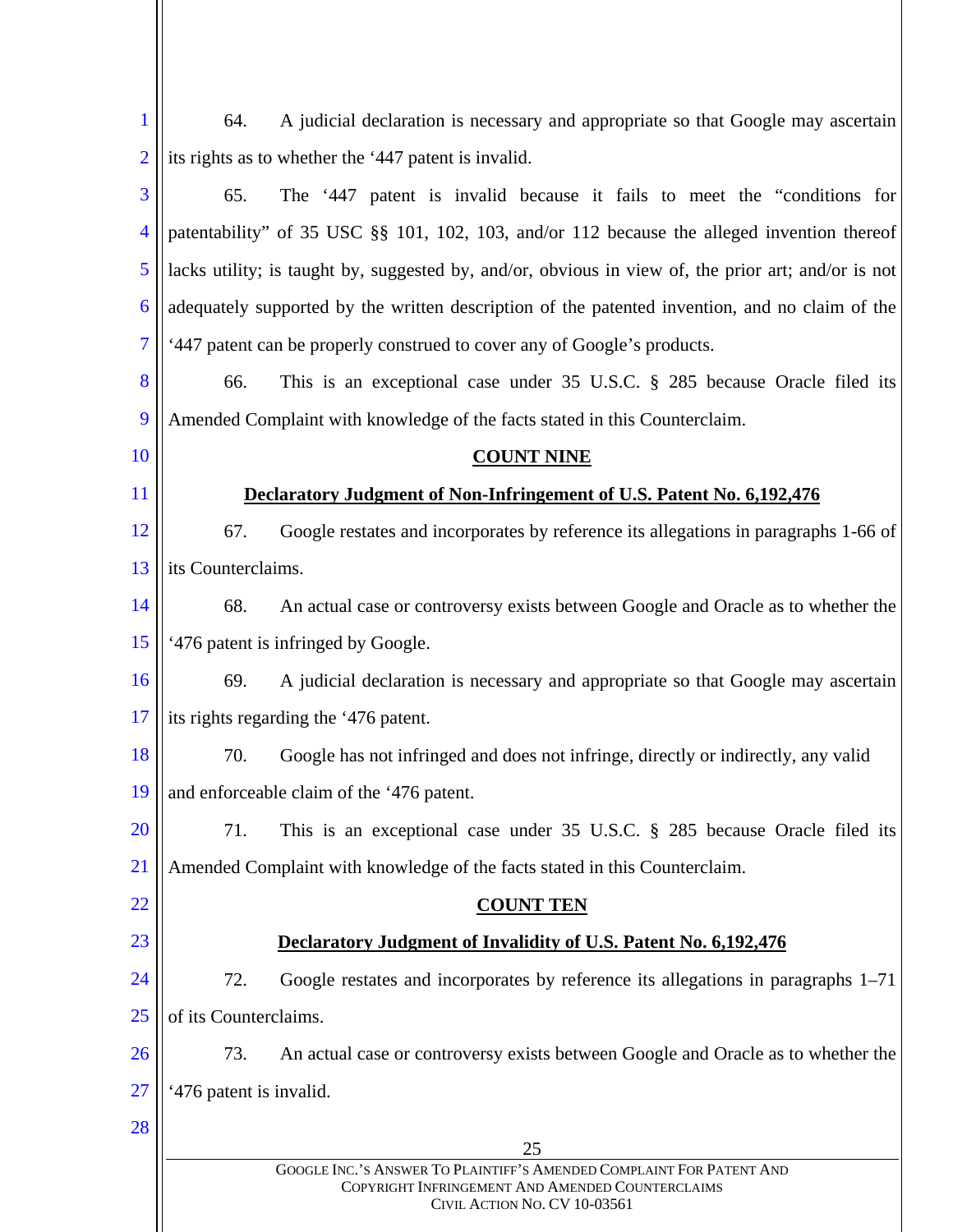| $\mathbf{1}$   | A judicial declaration is necessary and appropriate so that Google may ascertain<br>74.                                  |  |
|----------------|--------------------------------------------------------------------------------------------------------------------------|--|
| $\overline{2}$ | its rights as to whether the '476 patent is invalid.                                                                     |  |
| 3              | The '476 patent is invalid because it fails to meet the "conditions for<br>75.                                           |  |
| $\overline{4}$ | patentability" of 35 USC §§ 101, 102, 103, and/or 112 because the alleged invention thereof                              |  |
| 5              | lacks utility; is taught by, suggested by, and/or, obvious in view of, the prior art; and/or is not                      |  |
| 6              | adequately supported by the written description of the patented invention, and no claim of the                           |  |
| 7              | '476 patent can be properly construed to cover any of Google's products.                                                 |  |
| 8              | This is an exceptional case under 35 U.S.C. § 285 because Oracle filed its<br>76.                                        |  |
| 9              | Amended Complaint with knowledge of the facts stated in this Counterclaim.                                               |  |
| 10             | <b>COUNT ELEVEN</b>                                                                                                      |  |
| 11             | Declaratory Judgment of Non-Infringement of U.S. Patent No. 6,910,205                                                    |  |
| 12             | 77.<br>Google restates and incorporates by reference its allegations in paragraphs 1-76 of                               |  |
| 13             | its Counterclaims.                                                                                                       |  |
| 14             | An actual case or controversy exists between Google and Oracle as to whether the<br>78.                                  |  |
| 15             | '205 patent is infringed by Google.                                                                                      |  |
| 16             | A judicial declaration is necessary and appropriate so that Google may ascertain<br>79.                                  |  |
| 17             | its rights regarding the '205 patent.                                                                                    |  |
| 18             | 80.<br>Google has not infringed and does not infringe, directly or indirectly, any valid                                 |  |
| 19             | and enforceable claim of the '205 patent.                                                                                |  |
| <b>20</b>      | 81.<br>This is an exceptional case under 35 U.S.C. § 285 because Oracle filed its                                        |  |
| 21             | Amended Complaint with knowledge of the facts stated in this Counterclaim.                                               |  |
| 22             | <b>COUNT TWELVE</b>                                                                                                      |  |
| 23             | Declaratory Judgment of Invalidity of U.S. Patent No. 6,910,205                                                          |  |
| 24             | 82.<br>Google restates and incorporates by reference its allegations in paragraphs 1–81                                  |  |
| 25             | of its Counterclaims.                                                                                                    |  |
| 26             | 83.<br>An actual case or controversy exists between Google and Oracle as to whether the                                  |  |
| 27             | '205 patent is invalid.                                                                                                  |  |
| 28             | 26                                                                                                                       |  |
|                | GOOGLE INC.'S ANSWER TO PLAINTIFF'S AMENDED COMPLAINT FOR PATENT AND<br>COPYRIGHT INFRINGEMENT AND AMENDED COUNTERCLAIMS |  |
|                | CIVIL ACTION NO. CV 10-03561                                                                                             |  |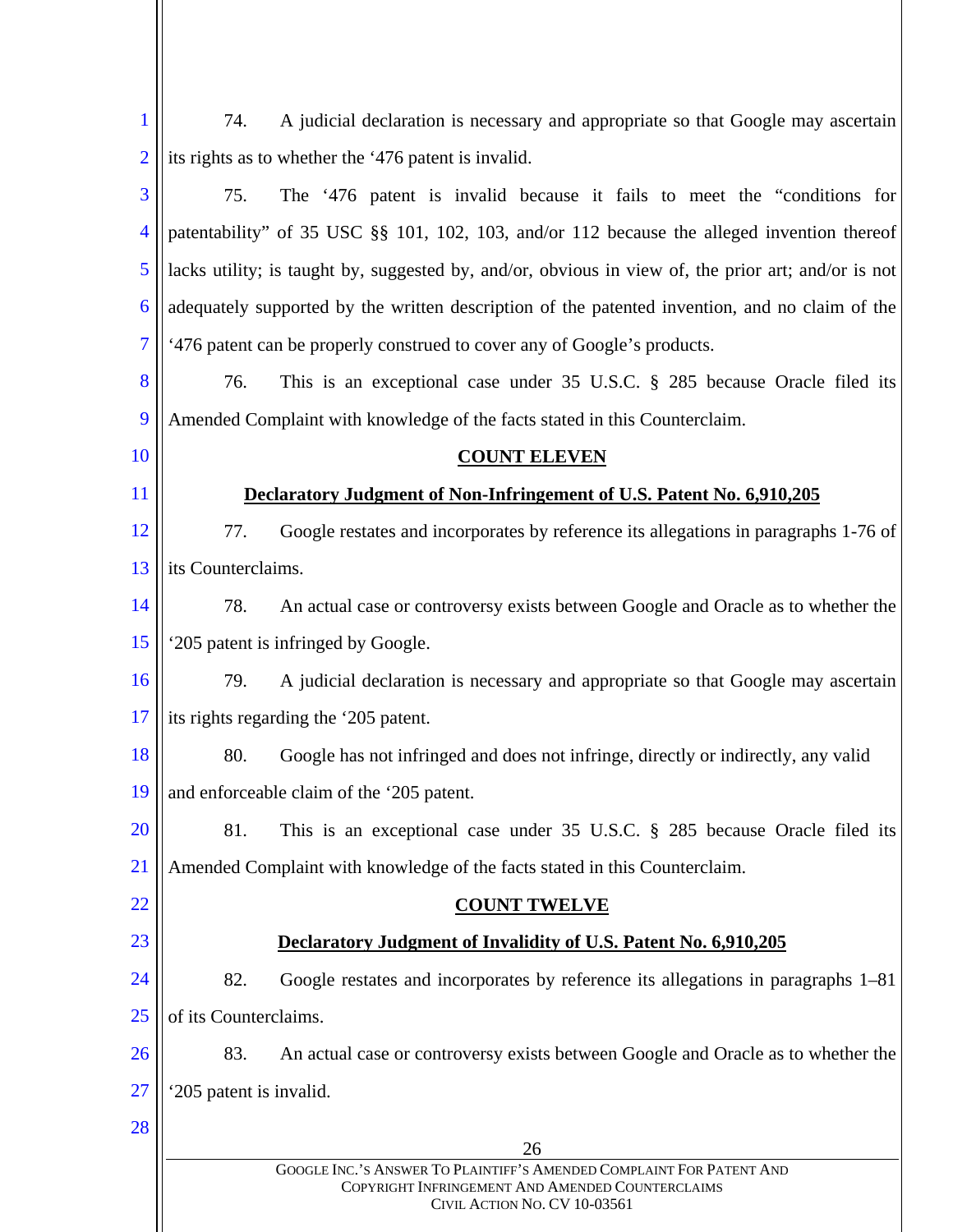| $\mathbf{1}$   | A judicial declaration is necessary and appropriate so that Google may ascertain<br>84.             |  |
|----------------|-----------------------------------------------------------------------------------------------------|--|
| $\overline{2}$ | its rights as to whether the '205 patent is invalid.                                                |  |
| 3              | The '205 patent is invalid because it fails to meet the "conditions for<br>85.                      |  |
| $\overline{4}$ | patentability" of 35 USC §§ 101, 102, 103, and/or 112 because the alleged invention thereof         |  |
| 5              | lacks utility; is taught by, suggested by, and/or, obvious in view of, the prior art; and/or is not |  |
| 6              | adequately supported by the written description of the patented invention, and no claim of the      |  |
| 7              | '205 patent can be properly construed to cover any of Google's products.                            |  |
| 8              | This is an exceptional case under 35 U.S.C. § 285 because Oracle filed its<br>86.                   |  |
| 9              | Amended Complaint with knowledge of the facts stated in this Counterclaim.                          |  |
| 10             | <b>COUNT THIRTEEN</b>                                                                               |  |
| 11             | Declaratory Judgment of Non-Infringement of U.S. Patent No. 7,426,720                               |  |
| 12             | 87.<br>Google restates and incorporates by reference its allegations in paragraphs 1-86 of          |  |
| 13             | its Counterclaims.                                                                                  |  |
| 14             | 88.<br>An actual case or controversy exists between Google and Oracle as to whether the             |  |
| 15             | '720 patent is infringed by Google.                                                                 |  |
| 16             | A judicial declaration is necessary and appropriate so that Google may ascertain<br>89.             |  |
| 17             | its rights regarding the '720 patent.                                                               |  |
| 18             | Google has not infringed and does not infringe, directly or indirectly, any valid<br>90.            |  |
| 19             | and enforceable claim of the '720 patent.                                                           |  |
| <b>20</b>      | 91.<br>This is an exceptional case under 35 U.S.C. § 285 because Oracle filed its                   |  |
| <u>21</u>      | Amended Complaint with knowledge of the facts stated in this Counterclaim.                          |  |
| 22             | <b>COUNT FOURTEEN</b>                                                                               |  |
| 23             | Declaratory Judgment of Invalidity of U.S. Patent No. 7,426,720                                     |  |
| 24             | 92.<br>Google restates and incorporates by reference its allegations in paragraphs 1–91             |  |
| 25             | of its Counterclaims.                                                                               |  |
| 26             | 93.<br>An actual case or controversy exists between Google and Oracle as to whether the             |  |
| <b>27</b>      | '720 patent is invalid.                                                                             |  |
| 28             | 27                                                                                                  |  |
|                | GOOGLE INC.'S ANSWER TO PLAINTIFF'S AMENDED COMPLAINT FOR PATENT AND                                |  |
|                | COPYRIGHT INFRINGEMENT AND AMENDED COUNTERCLAIMS<br>CIVIL ACTION NO. CV 10-03561                    |  |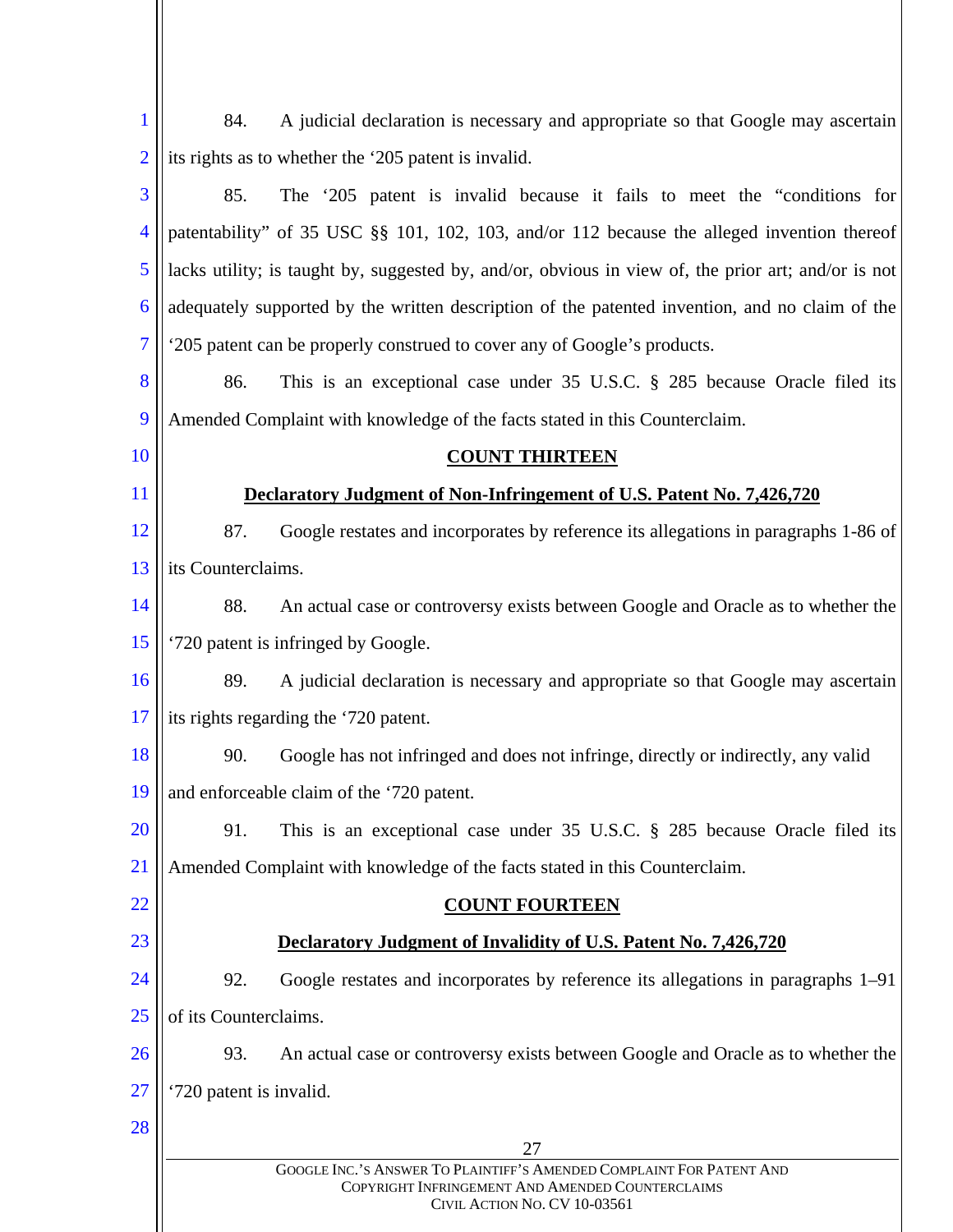| 1              | A judicial declaration is necessary and appropriate so that Google may ascertain<br>94.                                                                  |  |  |
|----------------|----------------------------------------------------------------------------------------------------------------------------------------------------------|--|--|
| $\overline{2}$ | its rights as to whether the '720 patent is invalid.                                                                                                     |  |  |
| 3              | The '720 patent is invalid because it fails to meet the "conditions for<br>95.                                                                           |  |  |
| 4              | patentability" of 35 USC §§ 101, 102, 103, and/or 112 because the alleged invention thereof                                                              |  |  |
| 5              | lacks utility; is taught by, suggested by, and/or, obvious in view of, the prior art; and/or is not                                                      |  |  |
| 6              | adequately supported by the written description of the patented invention, and no claim of the                                                           |  |  |
| $\overline{7}$ | '720 patent can be properly construed to cover any of Google's products.                                                                                 |  |  |
| 8              | This is an exceptional case under 35 U.S.C. § 285 because Oracle filed its<br>96.                                                                        |  |  |
| 9              | Amended Complaint with knowledge of the facts stated in this Counterclaim.                                                                               |  |  |
| <b>10</b>      |                                                                                                                                                          |  |  |
| <sup>11</sup>  | <b>COUNT FIFTEEN</b>                                                                                                                                     |  |  |
| 12             | Declaratory Judgment of Non-Infringement of the Asserted Copyrights                                                                                      |  |  |
| 13             | Google restates and incorporates by reference its allegations in paragraphs 1-96 of<br>97.                                                               |  |  |
| 14             | its Counterclaims.                                                                                                                                       |  |  |
| 15             | 98.<br>An actual case or controversy exists between Google and Oracle as to whether the                                                                  |  |  |
| 16             | Asserted Copyrights are infringed by Google.                                                                                                             |  |  |
| 17             | A judicial declaration is necessary and appropriate so that Google may ascertain<br>99.                                                                  |  |  |
| 18             | its rights regarding the Asserted Copyrights.                                                                                                            |  |  |
| 19<br>20       | 100.<br>Google has not infringed and does not infringe, directly or indirectly, the Asserted                                                             |  |  |
| 21             | Copyrights.                                                                                                                                              |  |  |
| <u>22</u>      | <b>PRAYER FOR RELIEF</b>                                                                                                                                 |  |  |
| 23             | WHEREFORE, having fully responded to Oracle's Amended Complaint and asserted its                                                                         |  |  |
| 24             | Amended Counterclaims against Oracle, Google prays for judgment as follows:                                                                              |  |  |
| 25             | A judgment dismissing Oracle's Amended Complaint against Google with<br>a.                                                                               |  |  |
| 26             | prejudice;                                                                                                                                               |  |  |
| 27             | b.<br>A judgment in favor of Google on all of its Counterclaims;                                                                                         |  |  |
| 28             |                                                                                                                                                          |  |  |
|                | 28                                                                                                                                                       |  |  |
|                | GOOGLE INC.'S ANSWER TO PLAINTIFF'S AMENDED COMPLAINT FOR PATENT AND<br>COPYRIGHT INFRINGEMENT AND AMENDED COUNTERCLAIMS<br>CIVIL ACTION NO. CV 10-03561 |  |  |

 $\mathbf{\mathsf{I}}$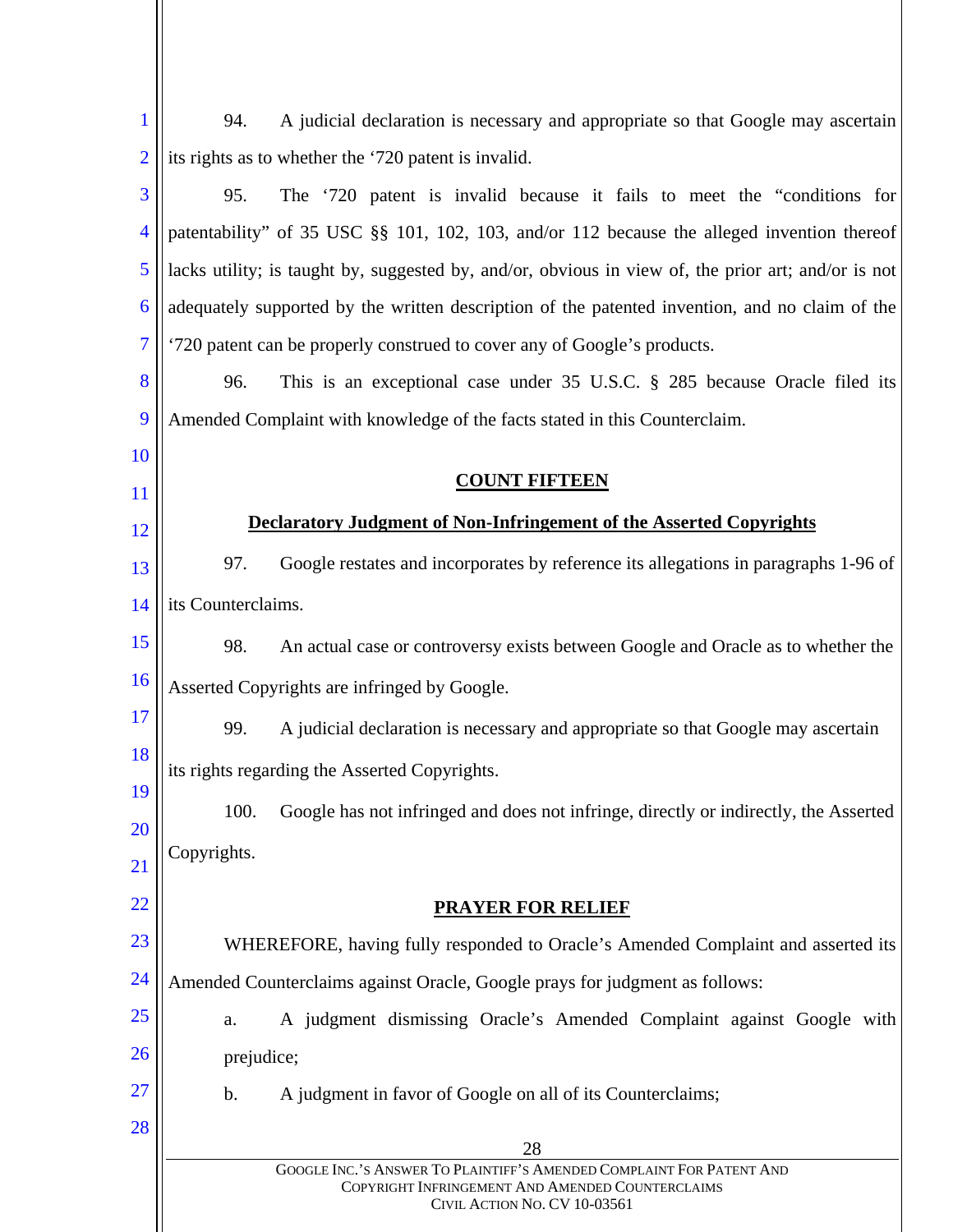| 1              | c.             | A declaration that Google has not infringed, contributed to the infringement of, or                                                                      |
|----------------|----------------|----------------------------------------------------------------------------------------------------------------------------------------------------------|
| $\overline{2}$ |                | induced others to infringe, either directly or indirectly, any valid and enforceable                                                                     |
| 3              |                | claims of the Patents-in-Suit;                                                                                                                           |
| 4              | $\mathbf{d}$ . | A declaration that the Patents-in-Suit are invalid;                                                                                                      |
| 5              | e.             | A declaration that Google has not infringed, either directly or indirectly, any of                                                                       |
| 6              |                | the Asserted Copyrights;                                                                                                                                 |
| 7              | f.             | A declaration that Oracle's claims are barred by the doctrines of laches, equitable                                                                      |
| 8              |                | estoppel, and/or waiver;                                                                                                                                 |
| 9              | g.             | A declaration that this case is exceptional and an award to Google of its                                                                                |
| <b>10</b>      |                | reasonable costs and expenses of litigation, including attorneys' fees and expert                                                                        |
| 11             |                | witness fees; and                                                                                                                                        |
| 12             | h.             | Such other and further relief as this Court may deem just and proper.                                                                                    |
| 13             |                | DATED: November 10, 2010<br><b>KING &amp; SPALDING LLP</b>                                                                                               |
| 14             |                |                                                                                                                                                          |
| 15             |                | By: /s/ Donald F. Zimmer, Jr. /s/                                                                                                                        |
| 16             |                | SCOTT T. WEINGAERTNER (Pro Hac Vice)                                                                                                                     |
| 17             |                | sweingaertner@kslaw.com<br><b>ROBERT F. PERRY</b>                                                                                                        |
| 18             |                | rperry@kslaw.com<br><b>BRUCE W. BABER (Pro Hac Vice)</b>                                                                                                 |
| 19             |                | bbaber@kslaw.com<br>1185 Avenue of the Americas                                                                                                          |
| <b>20</b>      |                | New York, NY 10036-4003<br>Telephone: (212) 556-2100                                                                                                     |
| <u>21</u>      |                | Facsimile: (212) 556-2222                                                                                                                                |
| 22             |                | DONALD F. ZIMMER, JR. (SBN 112279)<br>fzimmer@kslaw.com                                                                                                  |
| 23             |                | CHERYL A. SABNIS (SBN 224323)<br>csabnis@kslaw.com                                                                                                       |
| 24             |                | KING & SPALDING LLP<br>101 Second Street – Suite 2300                                                                                                    |
| 25             |                | San Francisco, CA 94105<br>Telephone: (415) 318-1200                                                                                                     |
| 26             |                | Facsimile: (415) 318-1300                                                                                                                                |
| 27<br>28       |                | ATTORNEYS FOR DEFENDANT<br>GOOGLE INC.                                                                                                                   |
|                |                | 29                                                                                                                                                       |
|                |                | GOOGLE INC.'S ANSWER TO PLAINTIFF'S AMENDED COMPLAINT FOR PATENT AND<br>COPYRIGHT INFRINGEMENT AND AMENDED COUNTERCLAIMS<br>CIVIL ACTION NO. CV 10-03561 |
|                |                |                                                                                                                                                          |